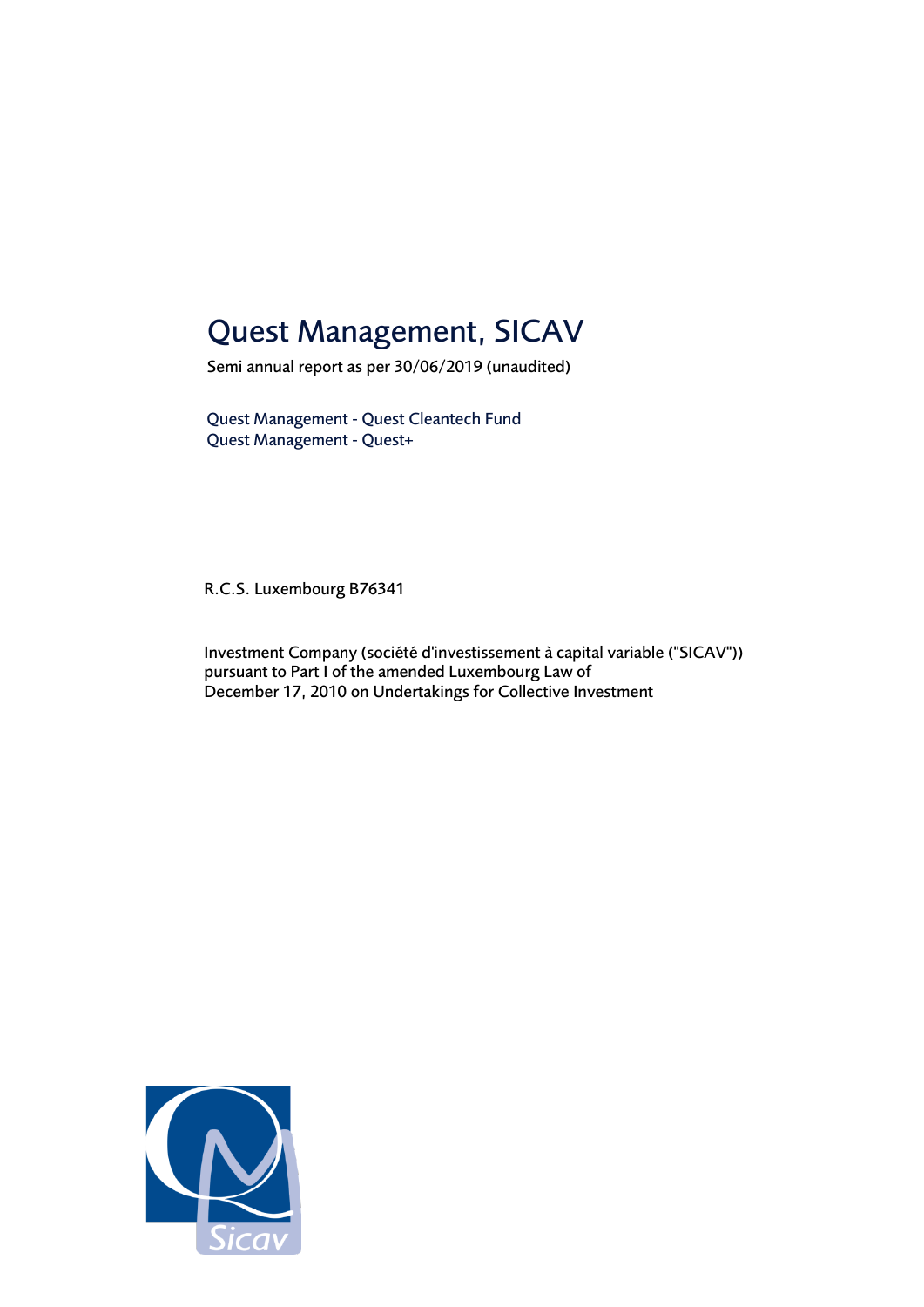### **Contents**

Subscriptions can be accepted only on the basis of the valid Sales Prospectus (with annexes) and the Key Investor Information Document together with the most recent Annual Report and, if the latter was published more than eight months ago, the most recent Semi-Annual Report.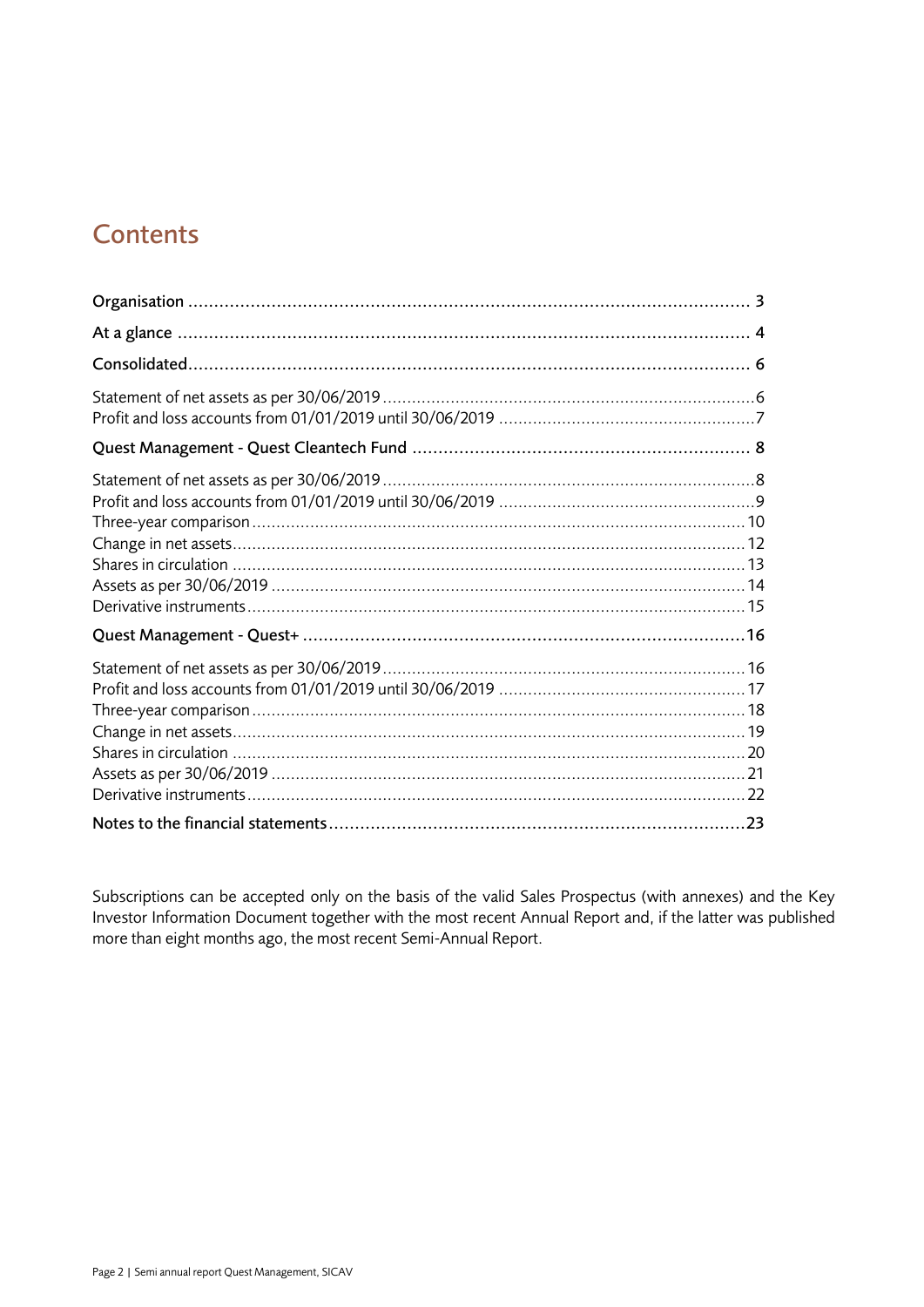### <span id="page-2-0"></span>**Organisation**

#### Company

Quest Management, SICAV 2, rue Edward Steichen LU-2540 Luxembourg

#### Board of Directors

Patrick de Bellefroid (Chairman), Nethen (BE) Jos B. Peeters (Member), Leuven (BE) Romain Moebus (Member), Luxembourg (LU) Yves Vaneerdewegh (Member), Leuven (BE)

#### Management Company

VP Fund Solutions (Luxembourg) SA 2, rue Edward Steichen LU-2540 Luxembourg

### Board of Directors of the Management

**Company** Eduard von Kymmel (Chairman), Luxembourg (LU) Jean-Paul Gennari (Member), Bergem (LU) Ralf Konrad (Member), Vaduz (LI)

### Day-to-day Managers of the Management

**Company** Eduard von Kymmel (Chairman) Ralf Funk (Member) Uwe Stein (Member)

#### Investment Manager and Marketing Agent

Capricorn Venture Partners N.V. Lei 19/1 BE-3000 Leuven

### Administrator, Domiciliary, Registrar and Transfer Agent

VP Fund Solutions (Luxembourg) SA 2, rue Edward Steichen LU-2540 Luxembourg

#### Depositary and Principal Paying Agent

VP Bank (Luxembourg) SA 2, rue Edward Steichen LU-2540 Luxembourg

#### Auditor

KPMG Luxembourg, Société coopérative Cabinet de révision agréé 39, Avenue John F. Kennedy LU-1855 Luxembourg

#### Legal Advisor

Elvinger Hoss Prussen, Société anonyme 2, place Winston Churchill LU-1340 Luxembourg

#### Financial Agent for Belgium

CACEIS Bank, Belgium Branch Avenue du Port 86c, B320 BE-1000 Brussels

#### Representative France

CACEIS Bank France 1-3 Place Valhubert FR-75013 Paris

#### Information Agent Germany

CACEIS Bank, Germany Branch Lilienthalallee 34-36 DE-80939 Munich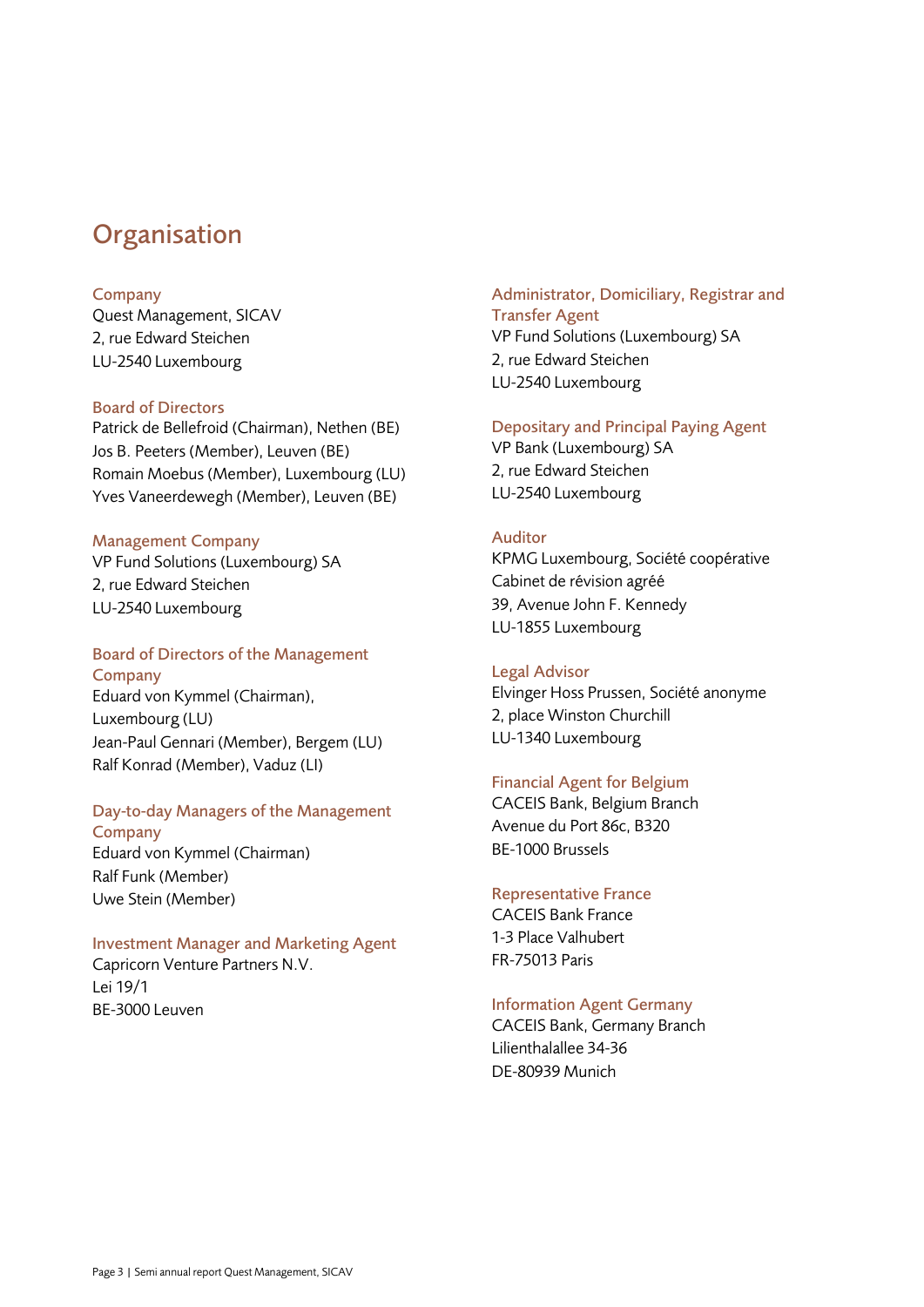### <span id="page-3-0"></span>At a glance

| Net asset value as at 30/06/2019            | EUR 215.1 millions |
|---------------------------------------------|--------------------|
| Net asset value per share as at 30/06/2019  |                    |
| Quest Management - Quest Cleantech Fund (A) | EUR 212.52         |
| Quest Management - Quest Cleantech Fund (B) | EUR 246.91         |
| Quest Management - Quest Cleantech Fund (C) | EUR 266.97         |
| Quest Management - Quest Cleantech Fund (I) | EUR 119.42         |
| Quest Management - Quest Cleantech Fund (R) | EUR 116.47         |
| Quest Management - Quest+ (C)               | <b>EUR 94.64</b>   |
| Performance <sup>1</sup>                    | since 31/12/2018   |
| Quest Management - Quest Cleantech Fund (A) | 13.39%             |
| Quest Management - Quest Cleantech Fund (B) | 12.73 %            |
| Quest Management - Quest Cleantech Fund (C) | 13.03 %            |
| Quest Management - Quest Cleantech Fund (I) | 13.01 %            |

Quest Management - Quest Cleantech Fund (R) 12.74 % Quest Management - Quest+ (C) 16.27 %

Inception per the control of the control of the control of the control of the control of the control of the control of the control of the control of the control of the control of the control of the control of the control o

Quest Management - Quest Cleantech Fund (A) 31/03/2008 Quest Management - Quest Cleantech Fund (B) 31/03/2008 Quest Management - Quest Cleantech Fund (C) 31/03/2008 Quest Management - Quest Cleantech Fund (I) 31/03/2015 Quest Management - Quest Cleantech Fund (R) 31/03/2015 Quest Management - Quest+ (C) 15/12/2017

#### **Distributions**

 $\overline{a}$ 

| Quest Management - Quest Cleantech Fund (A) |
|---------------------------------------------|
| Quest Management - Quest Cleantech Fund (B) |
| Quest Management - Quest Cleantech Fund (C) |
| Quest Management - Quest Cleantech Fund (I) |
| Quest Management - Quest Cleantech Fund (R) |
| Quest Management - Quest+ (C)               |

reinvestment of profits reinvestment of profits reinvestment of profits reinvestment of profits reinvestment of profits reinvestment of profits

 $^{\rm 1}$  Past performance is not necessarily a guide to the future performance of the fund. The performance information above does not reflect the commissions charged upon issuance and redemption of fund Shares.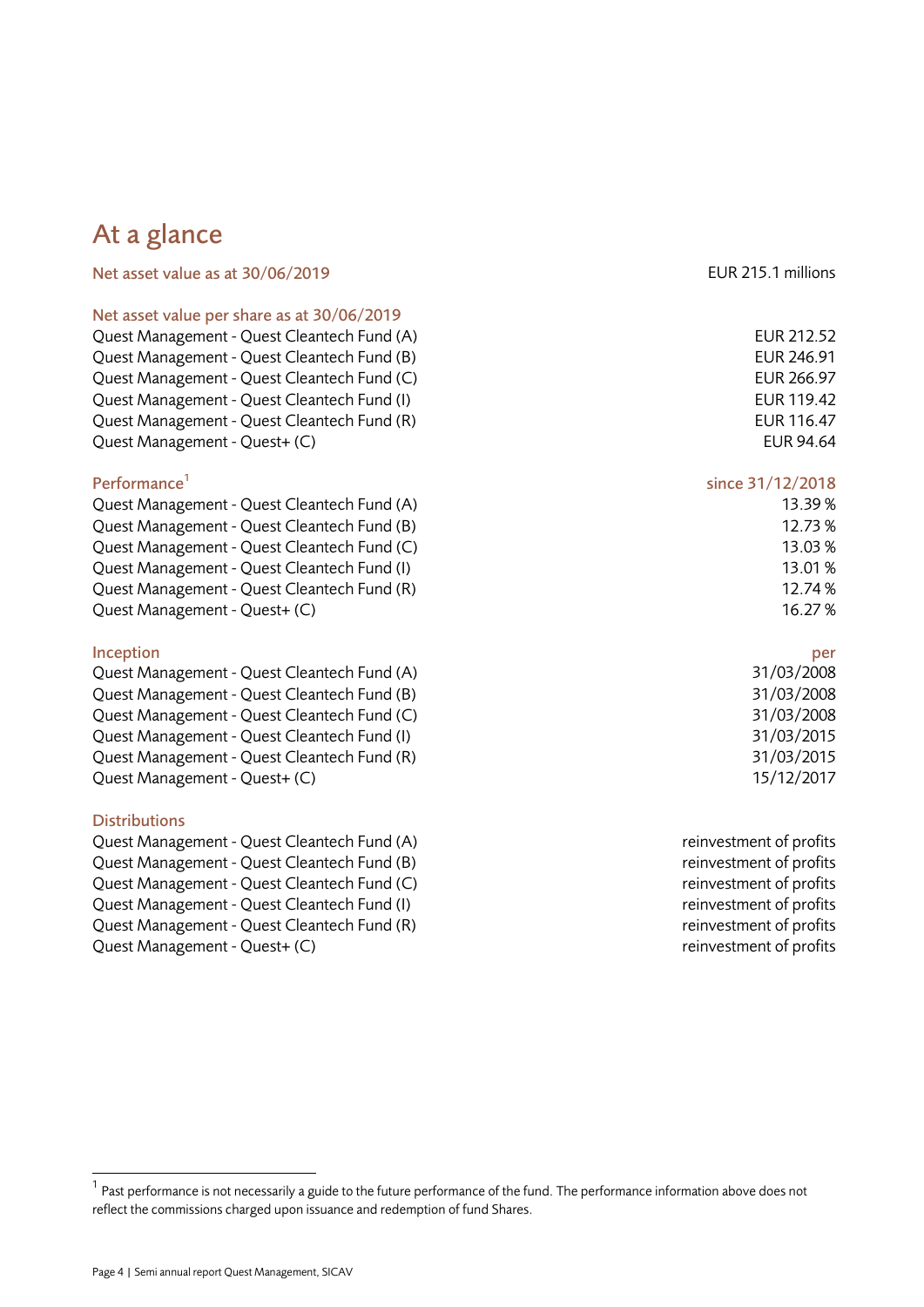#### Performance fee

Quest Management - Quest Cleantech Fund (B) None Quest Management - Quest Cleantech Fund (C) None Quest Management - Quest Cleantech Fund (I) None Quest Management - Quest Cleantech Fund (R) None None None None None None Quest Management - Quest+ (C) None

- Quest Management Quest Cleantech Fund (A)  $2.00\%$  2.00 % 0.00 % Quest Management - Quest Cleantech Fund (B)  $2.00\%$  2.00 % 0.00 % Quest Management - Quest Cleantech Fund (C)  $2.00\%$  0.00 % Quest Management - Quest Cleantech Fund (I)  $2.00\%$  2.00 % 0.00 % Quest Management - Quest Cleantech Fund (R)  $2.00\%$  2.00 % 0.00 % Quest Management - Quest+ (C) 2.00 % 0.00 %
- Quest Management Quest Cleantech Quest Management - Quest Cleantech Quest Management - Quest Cleantech Quest Management - Quest Cleantech Quest Management - Quest Cleantech Quest Management - Quest+ (C).
- Quest Management Quest Cleantech Quest Management - Quest Cleantech Quest Management - Quest Cleantech Quest Management - Quest Cleantech Quest Management - Quest Cleantech Quest Management - Quest+ (C) Luxembourg LU1699953201

Quest Management - Quest Cleantech Fund (A) 20% (Euribor 3 Month ACT/360) with high watermark

| <b>Subscription fee</b> | <b>Redemption fee</b> |
|-------------------------|-----------------------|
| (max.)                  | (max.)                |
| 2.00%                   | 0.00%                 |
| 2.00%                   | 0.00%                 |
| 2.00%                   | 0.00%                 |
| 2.00%                   | 0.00%                 |
| 2.00%                   | 0.00%                 |
| 3.00 Q                  | $\sim$ $\sim$ $\sim$  |

|            | <b>Conversion fee in favour</b> | <b>Conversion fee in favour</b> |
|------------|---------------------------------|---------------------------------|
|            | of Invest Manager (max.)        | of fund (max.)                  |
| Fund (A)   | 1.00%                           | n/a                             |
| Fund (B)   | 1.00%                           | n/a                             |
| Fund $(C)$ | 1.00%                           | n/a                             |
| Fund (I)   | 1.00%                           | n/a                             |
| Fund (R)   | 1.00%                           | n/a                             |
|            | 1.00%                           | n/a                             |
|            | <b>Fund domicile</b>            | <b>ISIN</b>                     |
| Fund (A)   | Luxembourg                      | LU0346060212                    |
| Fund (B)   | Luxembourg                      | LU0346062424                    |
| Fund $(C)$ | Luxembourg                      | LU0346063406                    |
| Fund (I)   | Luxembourg                      | LU1171478941                    |
| Fund (R)   | Luxembourg                      | LU1171478784                    |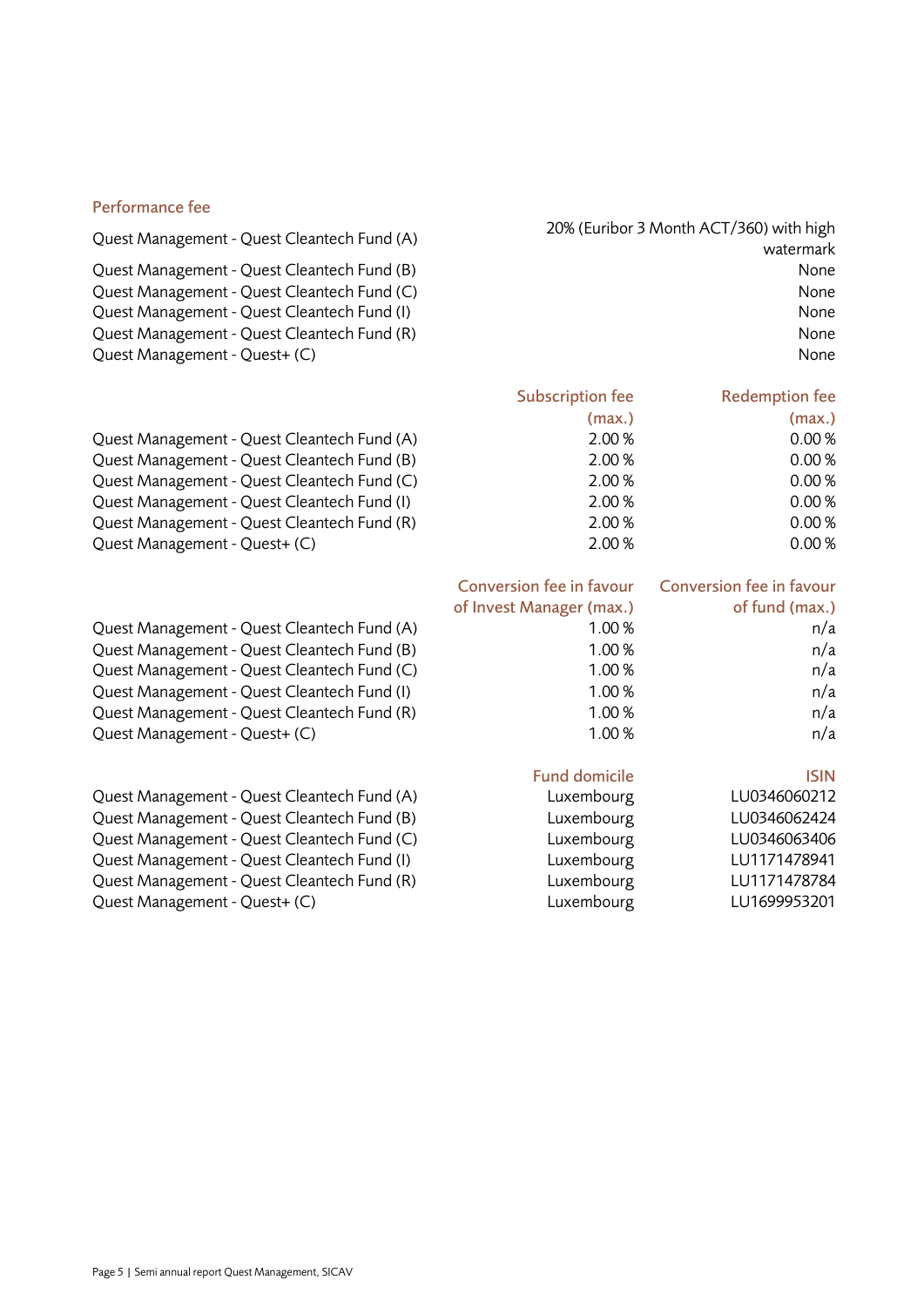### <span id="page-5-0"></span>Consolidated

# <span id="page-5-1"></span>Statement of net assets as per 30/06/2019

| Consolidated               | (in EUR)       |
|----------------------------|----------------|
|                            |                |
| <b>Bank deposits</b>       |                |
| Bank deposits, at sight    | 16,624,252.64  |
| Transferable securities    |                |
| <b>Shares</b>              | 198,404,764.76 |
| Other assets               |                |
| Receivables from dividends | 242,450.36     |
| Interests receivable       | 14,631.05      |
| Total assets               | 215,286,098.81 |
|                            |                |
| Liabilities                | $-216,839.81$  |
| <b>Total liabilities</b>   | $-216,839.81$  |
|                            |                |
| Net asset value            | 215,069,259.00 |
|                            |                |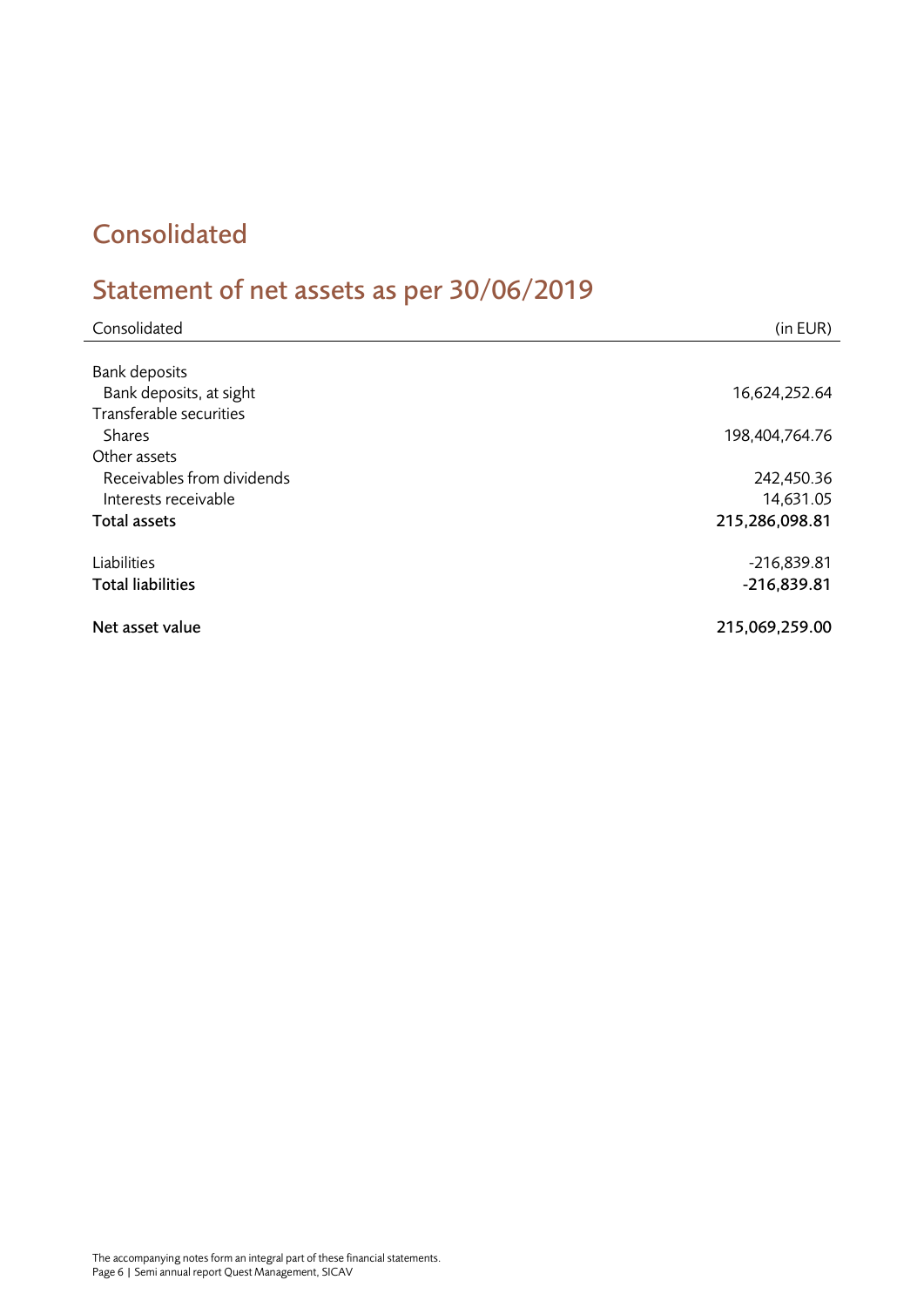## <span id="page-6-0"></span>Profit and loss accounts from 01/01/2019 until 30/06/2019

| Consolidated                                                      | (in EUR)                |
|-------------------------------------------------------------------|-------------------------|
| Income from bank deposits<br>Income from securities               | 22,832.84               |
| <b>Shares</b>                                                     | 2,614,849.43            |
| Total income                                                      | 2,637,682.27            |
| Interest paid on bank overdraft / negative interest<br>All-in-fee | 22,663.89<br>136,055.39 |
| Investment management fees                                        | 880,182.32              |
| Depositary bank fees                                              | 74,073.88               |
| Taxe d'abonnement                                                 | 51,878.67               |
| Audit fees                                                        | 13,440.90               |
| Other charges                                                     | 68,816.91               |
| Total expenses                                                    | 1,247,111.96            |
| Net investment income                                             | 1,390,570.31            |
| Realised capital gains (losses)                                   | $-5,462,241.87$         |
| <b>Realised income</b>                                            | $-4,071,671.56$         |
| Net change in unrealised capital gains (losses)                   | 28,679,846.26           |
| Net income                                                        | 24,608,174.70           |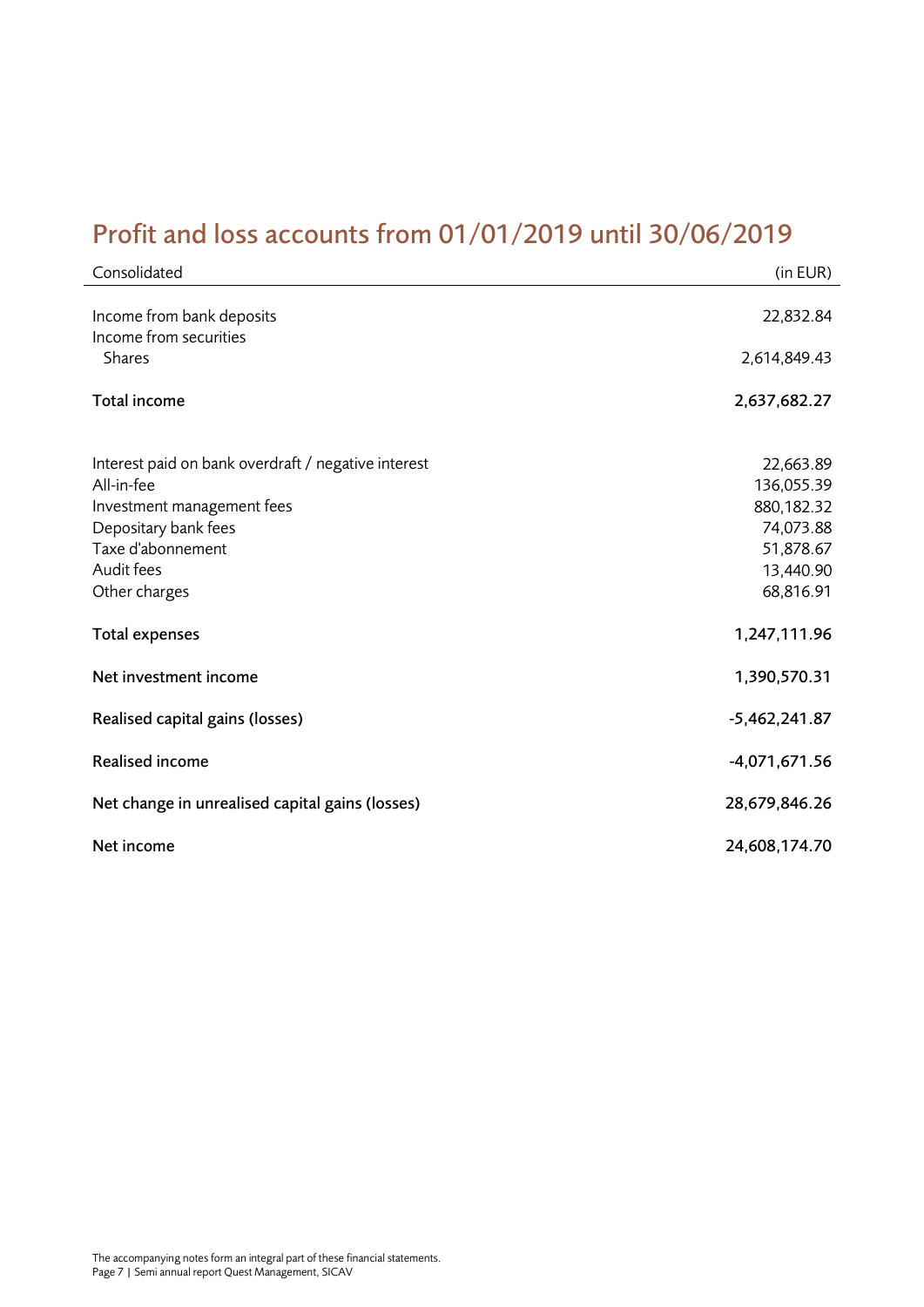# <span id="page-7-0"></span>Quest Management - Quest Cleantech Fund

# <span id="page-7-1"></span>Statement of net assets as per 30/06/2019

| Quest Management - Quest Cleantech Fund | (in EUR)       |
|-----------------------------------------|----------------|
|                                         |                |
| <b>Bank deposits</b>                    |                |
| Bank deposits, at sight                 | 16,095,035.80  |
| Transferable securities                 |                |
| <b>Shares</b>                           | 192,641,400.95 |
| Other assets                            |                |
| Receivables from dividends              | 235,658.49     |
| Interests receivable                    | 14,559.83      |
| <b>Total assets</b>                     | 208,986,655.07 |
| Liabilities                             | $-211,412.47$  |
| <b>Total liabilities</b>                | $-211,412.47$  |
| Net asset value                         | 208,775,242.60 |
| - thereof share class A                 | 4,594,668.24   |
| - thereof share class B                 | 16,799,756.89  |
| - thereof share class C                 | 113,690,816.39 |
| - thereof share class I                 | 33,704,544.66  |
| - thereof share class R                 | 39,985,456.42  |
| Shares in circulation                   |                |
| Share class A                           | 21,620.2372    |
| Share class B                           | 68,038.8142    |
| Share class C                           | 425,851.4628   |
| Share class I                           | 282,237.7502   |
| Share class R                           | 343,312.6573   |
| Net asset value per share               |                |
| Share class A                           | EUR 212.52     |
| Share class B                           | EUR 246.91     |
| Share class C                           | EUR 266.97     |
| Share class I                           | EUR 119.42     |
| Share class R                           | EUR 116.47     |
|                                         |                |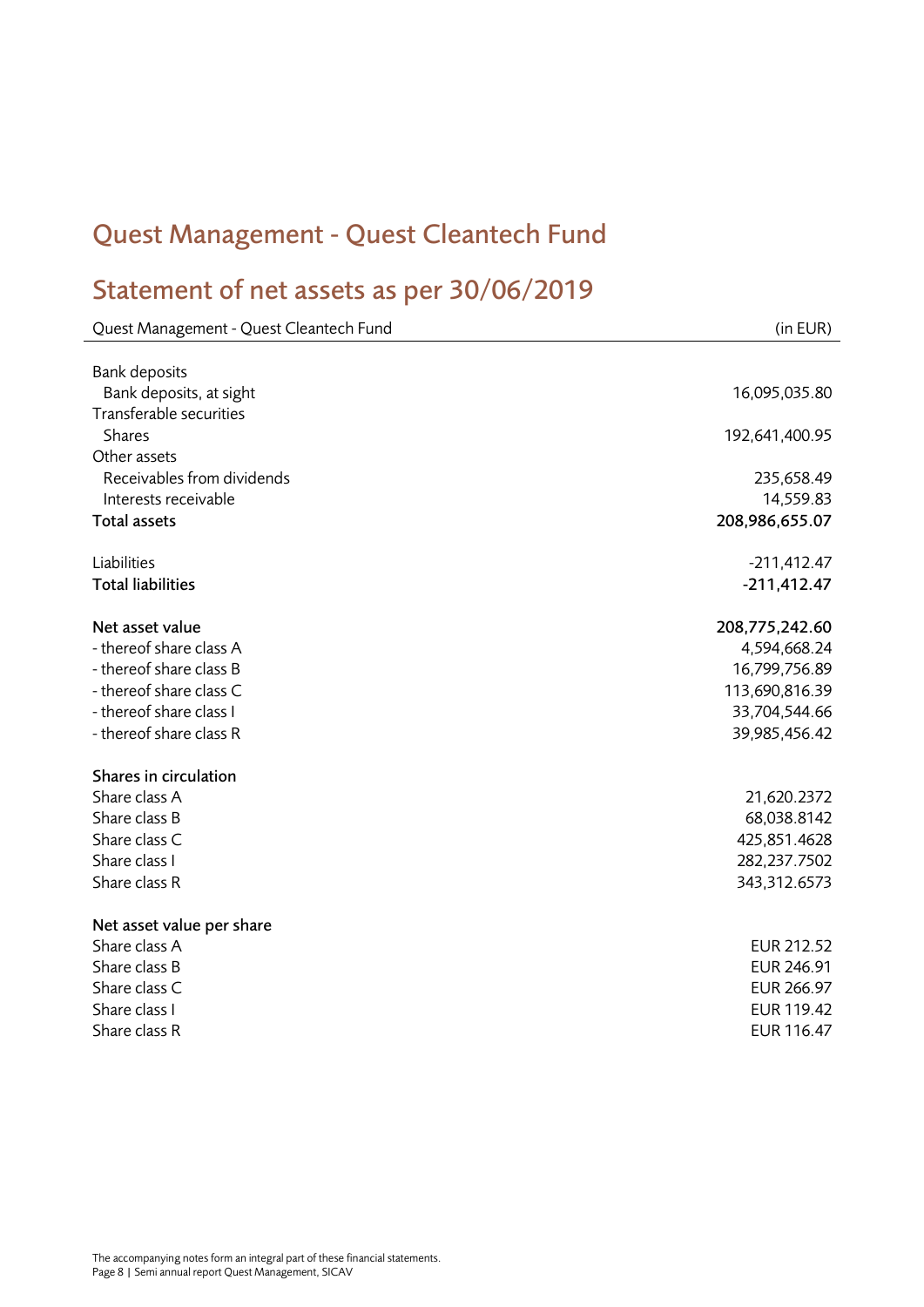## <span id="page-8-0"></span>Profit and loss accounts from 01/01/2019 until 30/06/2019

| Quest Management - Quest Cleantech Fund             | (in EUR)        |
|-----------------------------------------------------|-----------------|
| Income from bank deposits<br>Income from securities | 22,762.79       |
| <b>Shares</b>                                       | 2,534,759.28    |
| Total income                                        | 2,557,522.07    |
| Interest paid on bank overdraft / negative interest | 22,651.71       |
| All-in-fee                                          | 132,237.49      |
| Investment management fees                          | 858,555.65      |
| Depositary bank fees                                | 71,995.26       |
| Taxe d'abonnement                                   | 50,383.45       |
| Audit fees                                          | 13,055.26       |
| Other charges                                       | 62,085.02       |
| Total expenses                                      | 1,210,963.84    |
| Net investment income                               | 1,346,558.23    |
| Realised capital gains (losses)                     | $-5,290,406.02$ |
| <b>Realised income</b>                              | $-3,943,847.79$ |
| Net change in unrealised capital gains (losses)     | 27,691,794.58   |
| Net income                                          | 23,747,946.79   |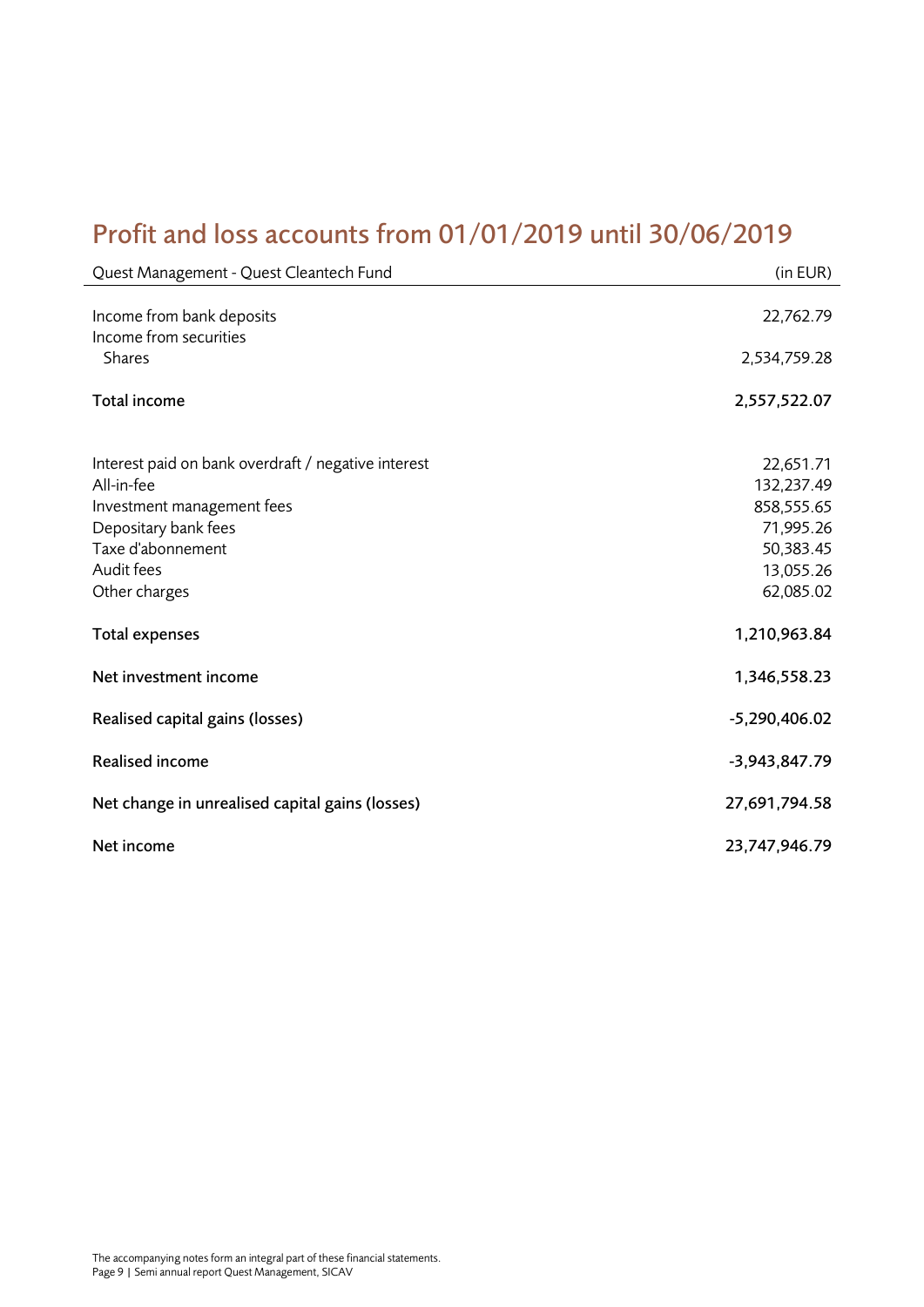### <span id="page-9-0"></span>Three -year comparison

Quest Management - Quest Cleantech Fund (in EUR)

| Net assets            |                |
|-----------------------|----------------|
| 31/12/2017            | 167,336,495.08 |
| - Share class A       | 7,083,802.43   |
| - Share class B       | 17,013,376.34  |
| - Share class C       | 108,783,593.85 |
| - Share class I       | 4,915,465.31   |
| - Share class R       | 29,540,257.15  |
| 31/12/2018            | 182,618,732.68 |
| - Share class A       | 4,175,907.53   |
| - Share class B       | 17,032,505.35  |
| - Share class C       | 108,094,110.13 |
| - Share class I       | 28,720,725.43  |
| - Share class R       | 24,595,484.24  |
| 30/06/2019            | 208,775,242.60 |
| - Share class A       | 4,594,668.24   |
| - Share class B       | 16,799,756.89  |
| - Share class C       | 113,690,816.39 |
| - Share class I       | 33,704,544.66  |
| - Share class R       | 39,985,456.42  |
|                       |                |
| Shares in circulation |                |
| 31/12/2017            |                |
| - Share class A       | 32,253.3154    |
| - Share class B       | 65,956.1541    |
| - Share class C       | 393,293.3578   |
| - Share class I       | 39,723.7577    |
| - Share class R       | 242,861.4803   |
| 31/12/2018            |                |
| - Share class A       | 22,281.5154    |
| - Share class B       | 77,762.6182    |
| - Share class C       | 457,629.1673   |
| - Share class I       | 271,802.9006   |
| - Share class R       | 238,068.3611   |
| 30/06/2019            |                |
| - Share class A       | 21,620.2372    |
| - Share class B       | 68,038.8142    |
| - Share class C       | 425,851.4628   |
| - Share class I       | 282,237.7502   |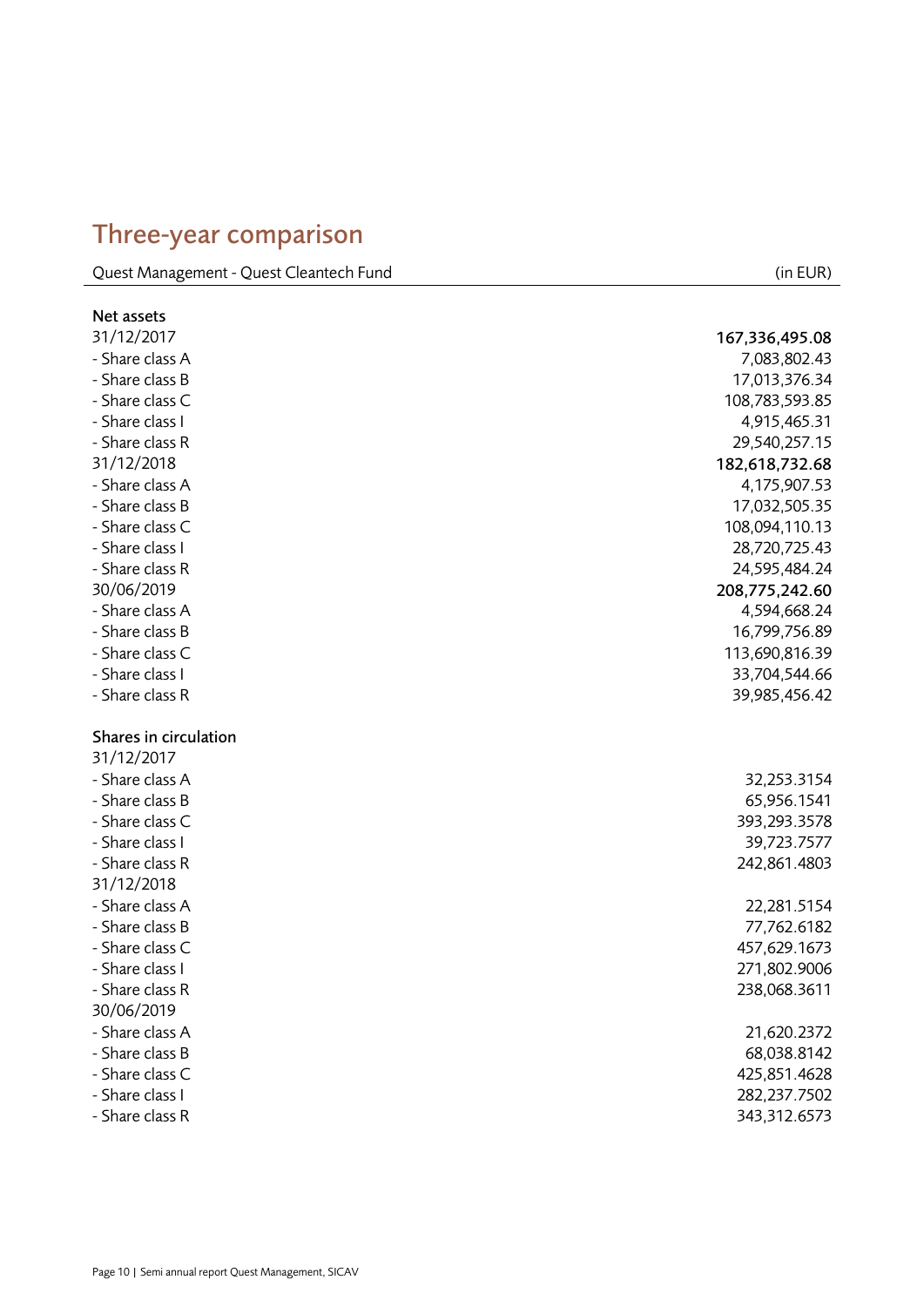#### Net asset value per share

| 31/12/2017      |        |
|-----------------|--------|
| - Share class A | 219.63 |
| - Share class B | 257.95 |
| - Share class C | 276.60 |
| - Share class I | 123.74 |
| - Share class R | 121.63 |
| 31/12/2018      |        |
| - Share class A | 187.42 |
| - Share class B | 219.03 |
| - Share class C | 236.20 |
| - Share class I | 105.67 |
| - Share class R | 103.31 |
| 30/06/2019      |        |
| - Share class A | 212.52 |
| - Share class B | 246.91 |
| - Share class C | 266.97 |
| - Share class I | 119.42 |
| - Share class R | 116.47 |
|                 |        |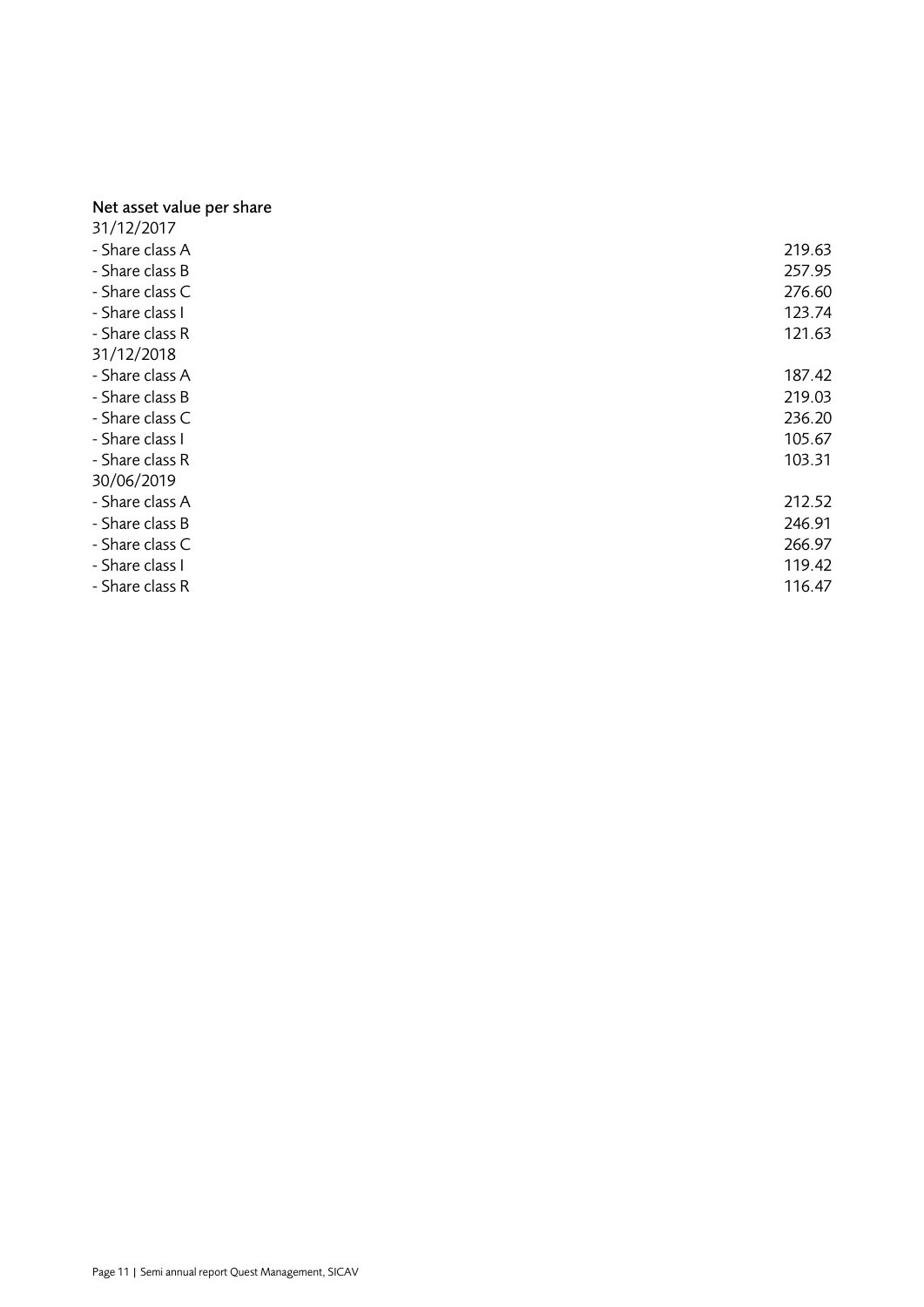# <span id="page-11-0"></span>Change in net assets

| Quest Management - Quest Cleantech Fund | (in EUR)         |
|-----------------------------------------|------------------|
| Net assets, beginning of period         | 182,618,732.68   |
| <b>Subscriptions</b>                    | 28,019,661.23    |
| Redemptions                             | $-25,611,098.10$ |
| Net income                              | 23,747,946.79    |
| Net assets, end of period               | 208,775,242.60   |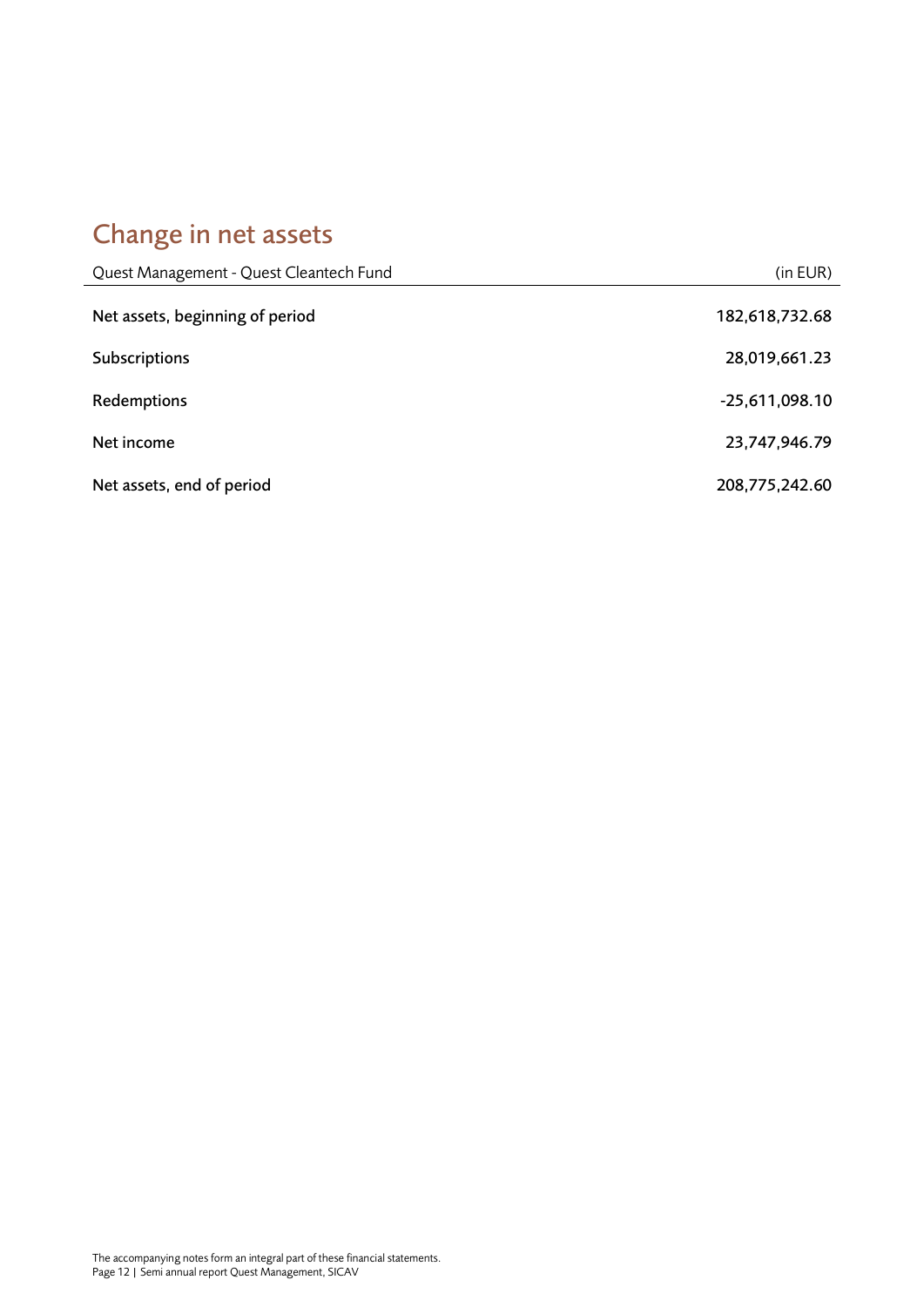### <span id="page-12-0"></span>Shares in circulation

Quest Management - Quest Cleantech Fund

### Balance, beginning of period - Share class A 22,281.5154 - Share class B 77,762.6182 - Share class C 457,629.1673 - Share class I 271,802.9006 - Share class R 238,068.3611 Issued Shares - Share class A 695.8594 - Share class B 5,018.3834 - Share class C 32,564.5131 - Share class I 47,490.3970 - Share class R 111,432.0249 Redeemed Shares - Share class A -1,357.1376 - Share class B -14,742.1874 - Share class C -64,342.2176 - Share class I -37,055.5474 - Share class R -6,187.7287 Balance, end of period - Share class A 21,620.2372 - Share class B 68,038.8142 - Share class C 425,851.4628 - Share class I 282,237.7502 - Share class R 343,312.6573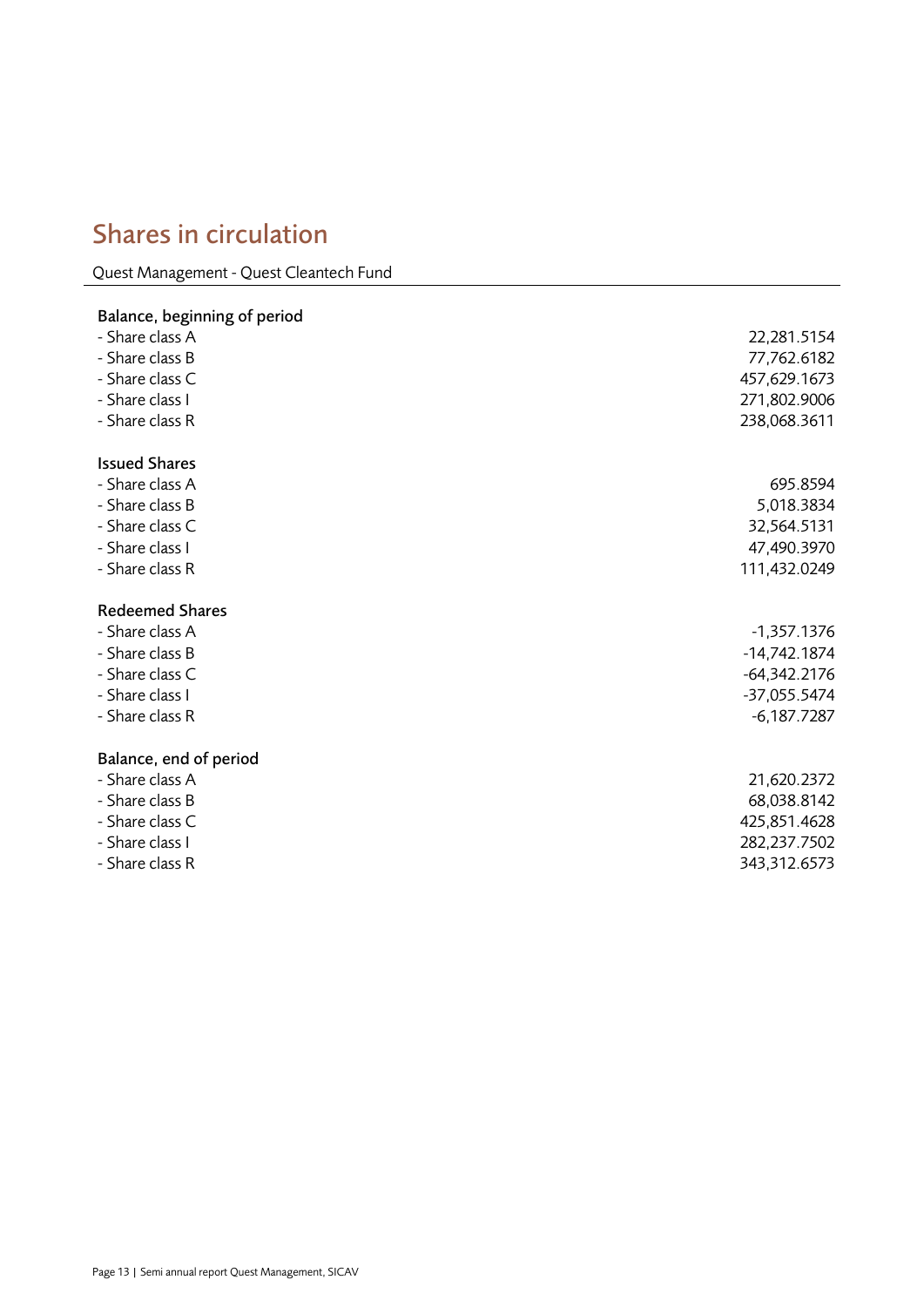# <span id="page-13-0"></span>Assets as per 30/06/2019

#### Quest Management - Quest Cleantech Fund

|                                                                                  |              |            |          |          |             | Value      | % of       |
|----------------------------------------------------------------------------------|--------------|------------|----------|----------|-------------|------------|------------|
| Description                                                                      | <b>ISIN</b>  | Ccy        | Quantity | Price    | Cost in EUR | in EUR     | <b>NAV</b> |
| Transferable securities, that are listed or traded on an official stock exchange |              |            |          |          |             |            |            |
| <b>Shares</b>                                                                    |              |            |          |          |             |            |            |
| Shares in Austria                                                                |              |            |          |          |             |            |            |
| Andritz I                                                                        | AT0000730007 | <b>EUR</b> | 360,000  | 33.10    | 15,992,354  | 11,916,000 | 5.71       |
| Mayr-Melnhof Kart I                                                              | AT0000938204 | <b>EUR</b> | 100,921  | 110.60   | 11,288,495  | 11,161,863 | 5.35       |
| <b>Total Shares in Austria</b>                                                   |              |            |          |          |             | 23,077,863 | 11.05      |
| Shares in Belgium                                                                |              |            |          |          |             |            |            |
| Aliaxis                                                                          | BE0941243520 | <b>EUR</b> | 218,820  | 19.00    | 4,148,822   | 4,157,580  | 1.99       |
| <b>CFE</b>                                                                       | BE0003883031 | <b>EUR</b> | 99,702   | 83.40    | 10,860,552  | 8,315,147  | 3.98       |
| Jensen-Group                                                                     | BE0003858751 | <b>EUR</b> | 242,020  | 32.40    | 7,603,180   | 7,841,448  | 3.76       |
| Melexis                                                                          | BE0165385973 | <b>EUR</b> | 70,000   | 59.50    | 4,978,375   | 4,165,000  | 1.99       |
| Umicore                                                                          | BE0974320526 | <b>EUR</b> | 175,000  | 28.20    | 5,160,579   | 4,935,000  | 2.36       |
| <b>Total Shares in Belgium</b>                                                   |              |            |          |          |             | 29,414,175 | 14.09      |
| <b>Shares in France</b>                                                          |              |            |          |          |             |            |            |
| <b>Bureau Veritas</b>                                                            | FR0006174348 | <b>EUR</b> | 326,000  | 21.72    | 7,036,167   | 7,080,720  | 3.39       |
|                                                                                  | FR0010278762 | <b>EUR</b> |          |          |             |            |            |
| Envea                                                                            |              |            | 73,591   | 80.40    | 4,425,193   | 5,916,716  | 2.83       |
| <b>EXEL INDUSTRIES</b>                                                           | FR0004527638 | <b>EUR</b> | 64,766   | 47.50    | 6,335,032   | 3,076,385  | 1.47       |
| Plastic Omnium                                                                   | FR0000124570 | <b>EUR</b> | 310,000  | 22.93    | 10,784,147  | 7,108,300  | 3.40       |
| Robertet                                                                         | FR0000039091 | <b>EUR</b> | 7,151    | 639.00   | 4,361,585   | 4,569,489  | 2.19       |
| <b>Total Shares in France</b>                                                    |              |            |          |          |             | 27,751,610 | 13.29      |
| Shares in Germany                                                                |              |            |          |          |             |            |            |
| Nabaltec I                                                                       | DE000A0KPPR7 | <b>EUR</b> | 258,145  | 35.00    | 5,231,596   | 9,035,075  | 4.33       |
| NORMA Group                                                                      | DE000A1H8BV3 | <b>EUR</b> | 230,000  | 36.44    | 12,034,751  | 8,381,200  | 4.01       |
| Steico                                                                           | DE000A0LR936 | <b>EUR</b> | 307,900  | 23.50    | 6,762,278   | 7,235,650  | 3.47       |
| <b>Total Shares in Germany</b>                                                   |              |            |          |          |             | 24,651,925 | 11.81      |
| Shares in Ireland                                                                |              |            |          |          |             |            |            |
| Kerry Grp-A-                                                                     | IE0004906560 | <b>EUR</b> | 92,000   | 105.00   | 7,554,368   | 9,660,000  | 4.63       |
| Kingspan Grp                                                                     | IE0004927939 | <b>EUR</b> | 320,000  | 47.76    | 10,599,059  | 15,283,200 | 7.32       |
| Total Shares in Ireland                                                          |              |            |          |          |             | 24,943,200 | 11.95      |
| <b>Shares in Netherlands</b>                                                     |              |            |          |          |             |            |            |
| Aalberts Br                                                                      | NL0000852564 | <b>EUR</b> | 403,766  | 34.57    | 14,707,801  | 13,958,191 | 6.69       |
| <b>Total Shares in Netherlands</b>                                               |              |            |          |          |             | 13,958,191 | 6.69       |
| Shares in Norway                                                                 |              |            |          |          |             |            |            |
| Tomra Systems                                                                    | NO0005668905 | <b>NOK</b> | 144,779  | 280.40   | 1,232,543   | 4,181,175  | 2.00       |
| <b>Total Shares in Norway</b>                                                    |              |            |          |          |             | 4,181,175  | 2.00       |
| Shares in Sweden                                                                 |              |            |          |          |             |            |            |
|                                                                                  |              |            |          |          |             |            |            |
| NIBE Industrie Rg-B                                                              | SE0008321293 | <b>SEK</b> | 580,000  | 135.95   | 4,194,643   | 7,462,899  | 3.57       |
| <b>Total Shares in Sweden</b>                                                    |              |            |          |          |             | 7,462,899  | 3.57       |
| Shares in Switzerland                                                            |              |            |          |          |             |            |            |
| Gurit Holding I                                                                  | CH0008012236 | <b>CHF</b> | 7,397    | 1,024.00 | 6,773,114   | 6,822,055  | 3.27       |
| Total Shares in Switzerland                                                      |              |            |          |          |             | 6,822,055  | 3.27       |

Details of changes in investments for the period are available, free of charges, at the Company's head office as well as all Paying Agents. The accompanying notes form an integral part of these financial statements. Page 14 | Semi annual report Quest Management, SICAV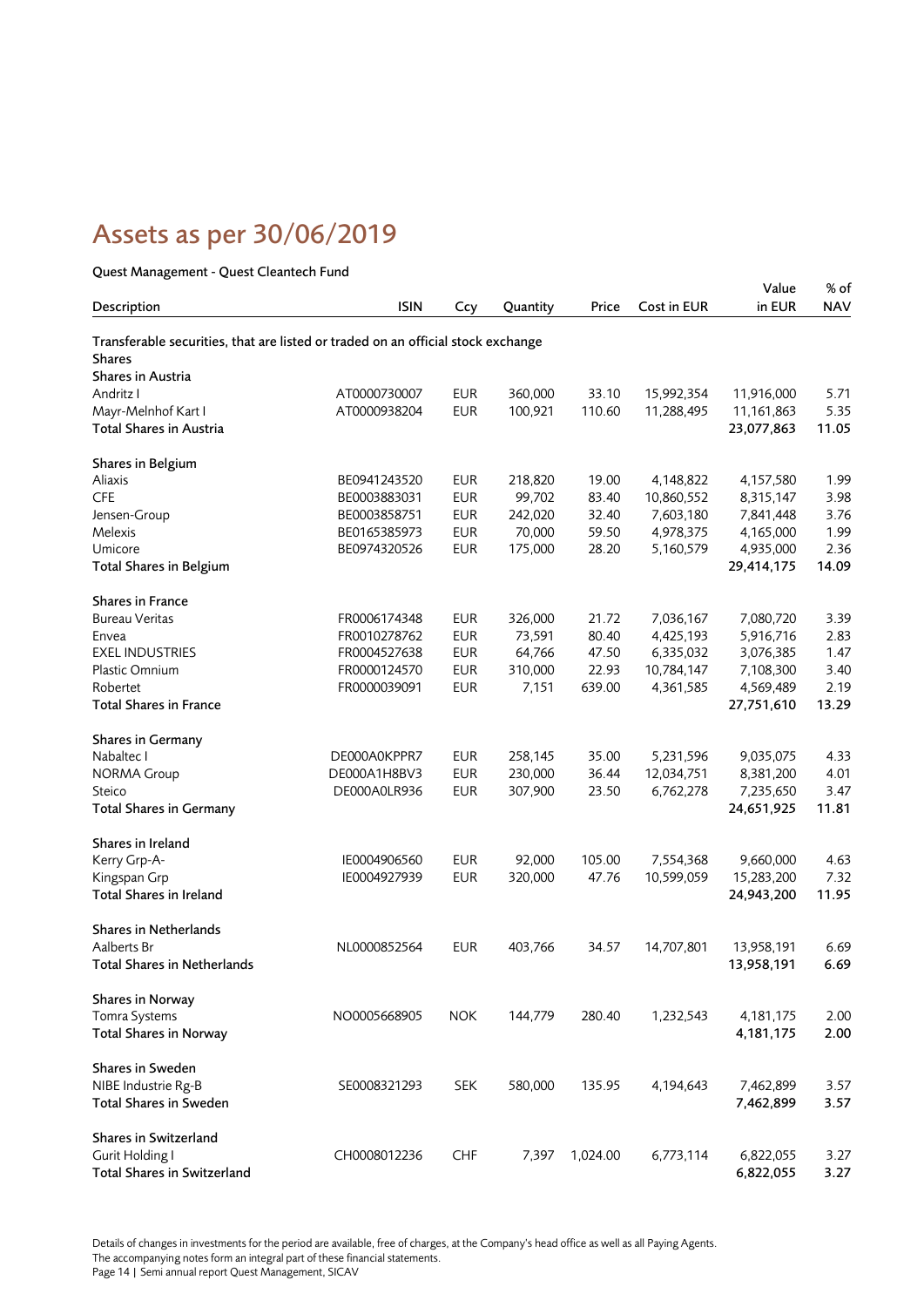|                                                                                        |              |            |          |        |             | Value       | % of       |
|----------------------------------------------------------------------------------------|--------------|------------|----------|--------|-------------|-------------|------------|
| Description                                                                            | <b>ISIN</b>  | Ccy        | Quantity | Price  | Cost in EUR | in EUR      | <b>NAV</b> |
| <b>Shares in United States</b>                                                         |              |            |          |        |             |             |            |
| Hexcel                                                                                 | US4282911084 | <b>USD</b> | 217,500  | 80.88  | 10,412,561  | 15,447,733  | 7.40       |
| Waste Management                                                                       | US94106L1098 | <b>USD</b> | 107,500  | 115.37 | 7,549,081   | 10,890,949  | 5.22       |
| Xylem                                                                                  | US98419M1009 | <b>USD</b> | 55,000   | 83.64  | 3,819,543   | 4,039,625   | 1.93       |
| <b>Total Shares in United States</b>                                                   |              |            |          |        |             | 30,378,308  | 14.55      |
| Total Shares                                                                           |              |            |          |        |             | 192,641,401 | 92.27      |
| Total Transferable securities, that are listed or traded on an official stock exchange |              |            |          |        |             | 192,641,401 | 92.27      |
| Total Securities                                                                       |              |            |          |        |             | 192,641,401 | 92.27      |
| <b>Bank deposits</b>                                                                   |              |            |          |        |             | 16,095,036  | 7.71       |
| Other assets                                                                           |              |            |          |        |             | 250.218     | 0.12       |
| Total assets                                                                           |              |            |          |        |             | 208,986,655 | 100.10     |
| Liabilities                                                                            |              |            |          |        |             | $-211,412$  | $-0.10$    |
| Net assets                                                                             |              |            |          |        |             | 208,775,243 | 100.00     |

## <span id="page-14-0"></span>Derivative instruments

As per 30/06/2019 no derivative instruments in portfolio.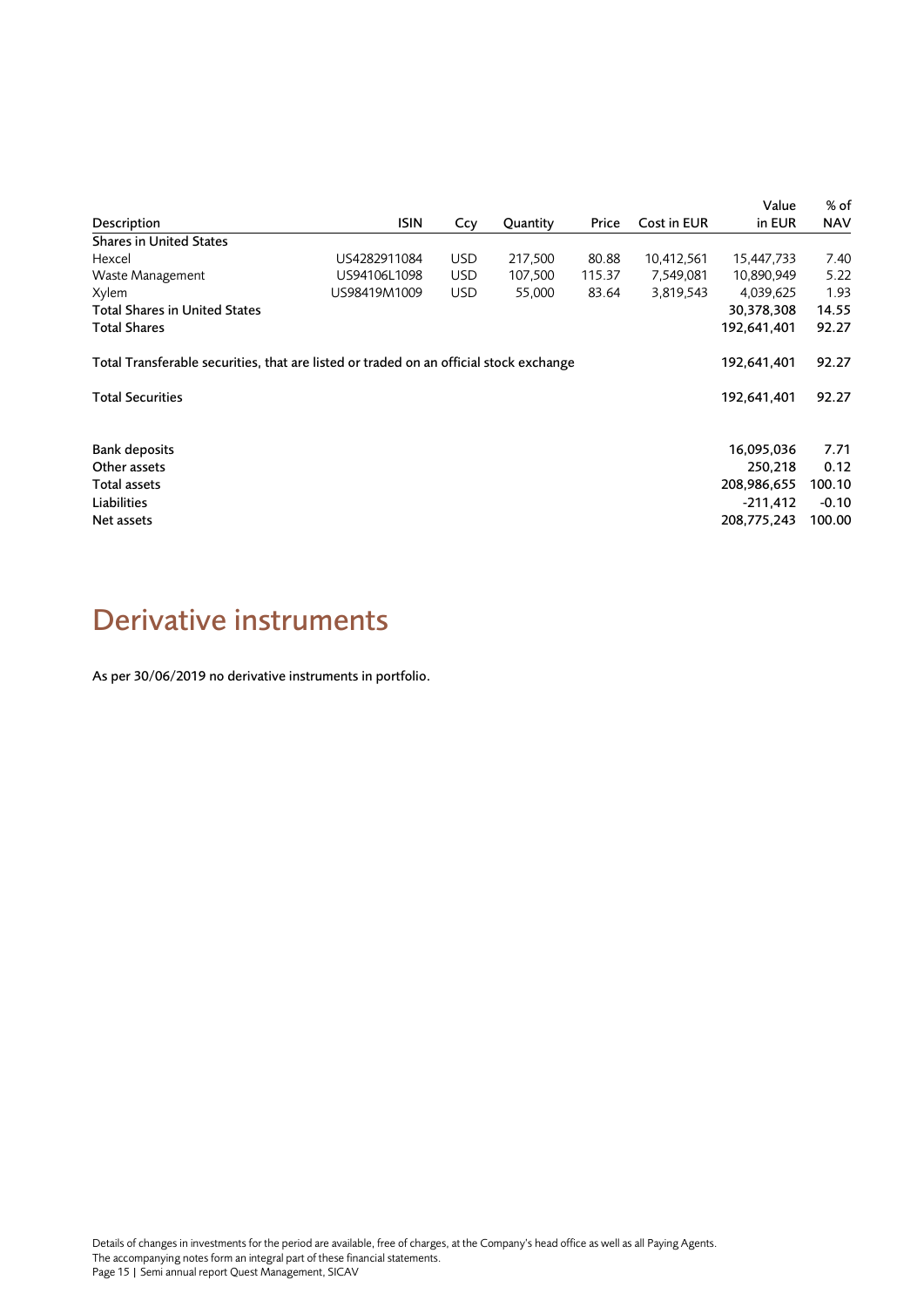## <span id="page-15-0"></span>Quest Management - Quest+

# <span id="page-15-1"></span>Statement of net assets as per 30/06/2019

| Quest Management - Quest+  | (in EUR)     |
|----------------------------|--------------|
|                            |              |
| <b>Bank deposits</b>       |              |
| Bank deposits, at sight    | 529,216.84   |
| Transferable securities    |              |
| <b>Shares</b>              | 5,763,363.81 |
| Other assets               |              |
| Receivables from dividends | 6,791.87     |
| Interests receivable       | 71.22        |
| Total assets               | 6,299,443.74 |
| Liabilities                | $-5,427.34$  |
| <b>Total liabilities</b>   | $-5,427.34$  |
| Net asset value            | 6,294,016.40 |
| Shares in circulation      | 66,507.7087  |
| Net asset value per share  |              |
| Share class C              | EUR 94.64    |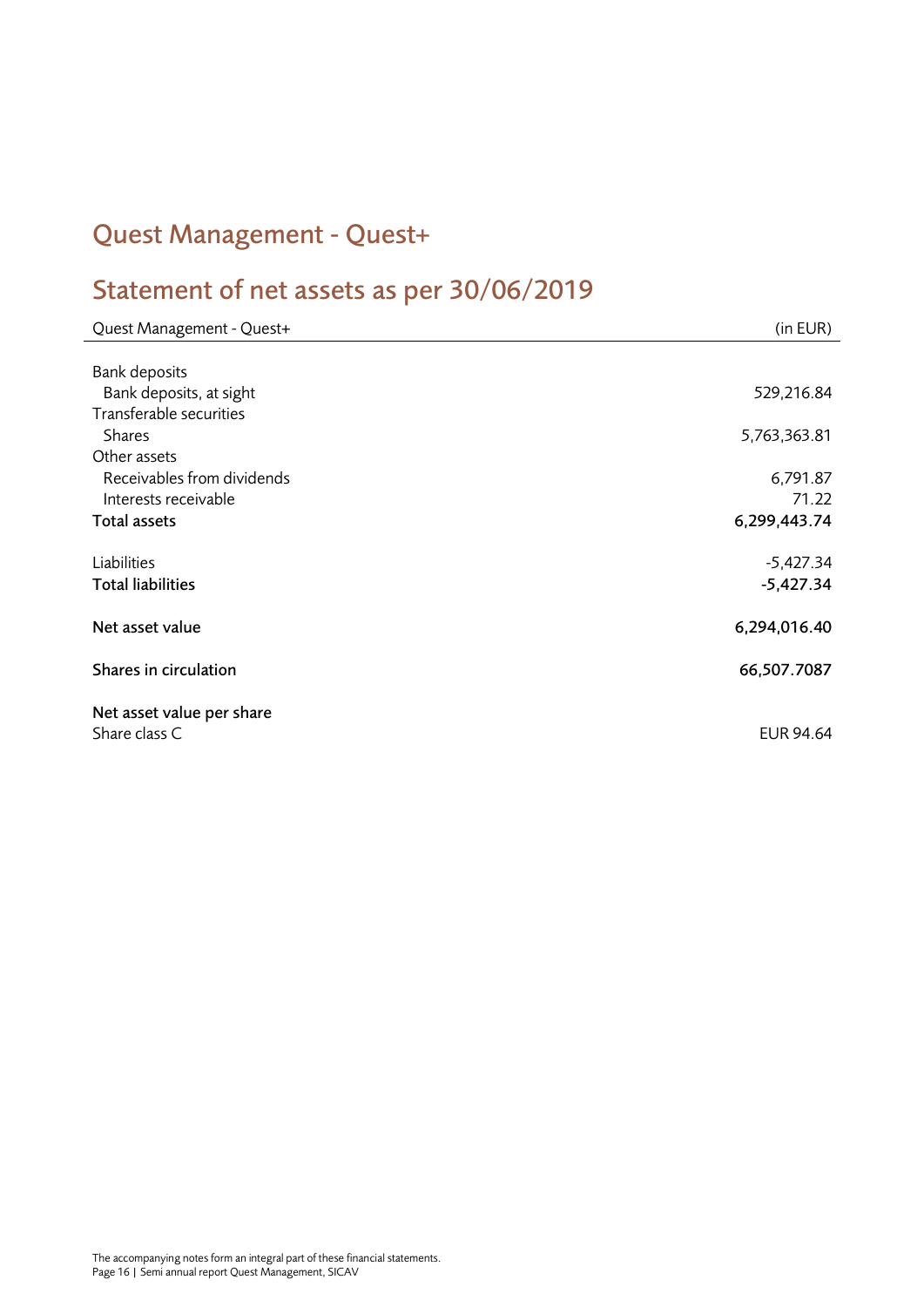## <span id="page-16-0"></span>Profit and loss accounts from 01/01/2019 until 30/06/2019

| Quest Management - Quest+                                                                                                                                                   | (in EUR)                                                                     |
|-----------------------------------------------------------------------------------------------------------------------------------------------------------------------------|------------------------------------------------------------------------------|
| Income from bank deposits<br>Income from securities<br><b>Shares</b>                                                                                                        | 70.05<br>80,090.15                                                           |
| Total income                                                                                                                                                                | 80,160.20                                                                    |
| Interest paid on bank overdraft / negative interest<br>All-in-fee<br>Investment management fees<br>Depositary bank fees<br>Taxe d'abonnement<br>Audit fees<br>Other charges | 12.18<br>3,817.90<br>21,626.67<br>2,078.62<br>1,495.22<br>385.64<br>6,731.89 |
| <b>Total expenses</b>                                                                                                                                                       | 36,148.12                                                                    |
| Net investment income                                                                                                                                                       | 44,012.08                                                                    |
| Realised capital gains (losses)                                                                                                                                             | $-171,835.85$                                                                |
| <b>Realised income</b>                                                                                                                                                      | $-127,823.77$                                                                |
| Net change in unrealised capital gains (losses)                                                                                                                             | 988,051.68                                                                   |
| Net income                                                                                                                                                                  | 860,227.91                                                                   |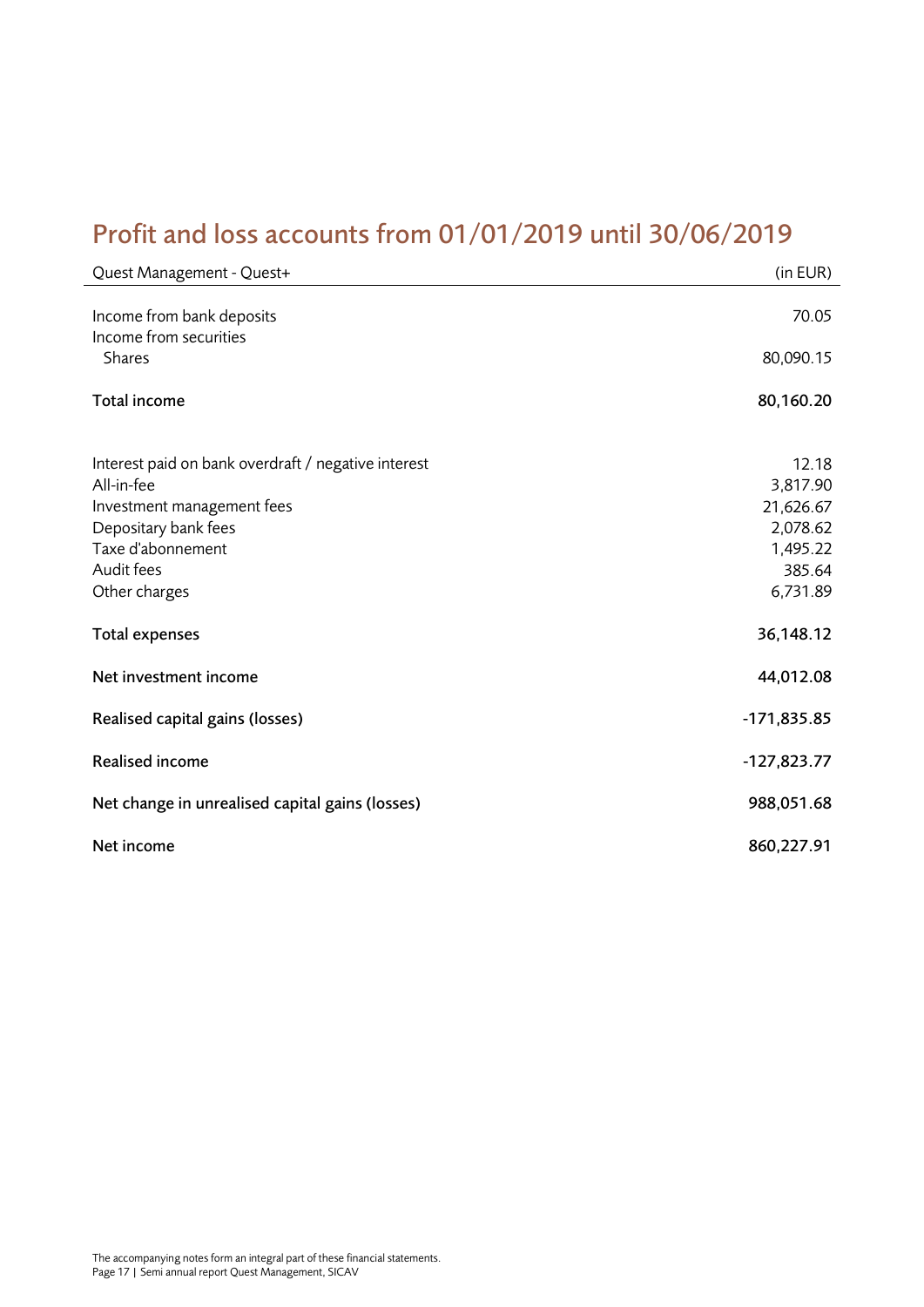# <span id="page-17-0"></span>Three-year comparison

| Quest Management - Quest+   | (in EUR)     |
|-----------------------------|--------------|
|                             |              |
| Net assets                  |              |
| 31/12/2017*                 | 1,205,273.59 |
| 31/12/2018                  | 5,198,214.69 |
| 30/06/2019                  | 6,294,016.40 |
|                             |              |
| Shares in circulation       |              |
| 31/12/2017*                 | 12,150.0000  |
| 31/12/2018                  | 63,860.6078  |
| 30/06/2019                  | 66,507.7087  |
|                             |              |
| Net asset value per share   |              |
| 31/12/2017*                 | 99.20        |
| 31/12/2018                  | 81.40        |
| 30/06/2019                  | 94.64        |
|                             |              |
| $*$ First business vaar and |              |

\* First business year-end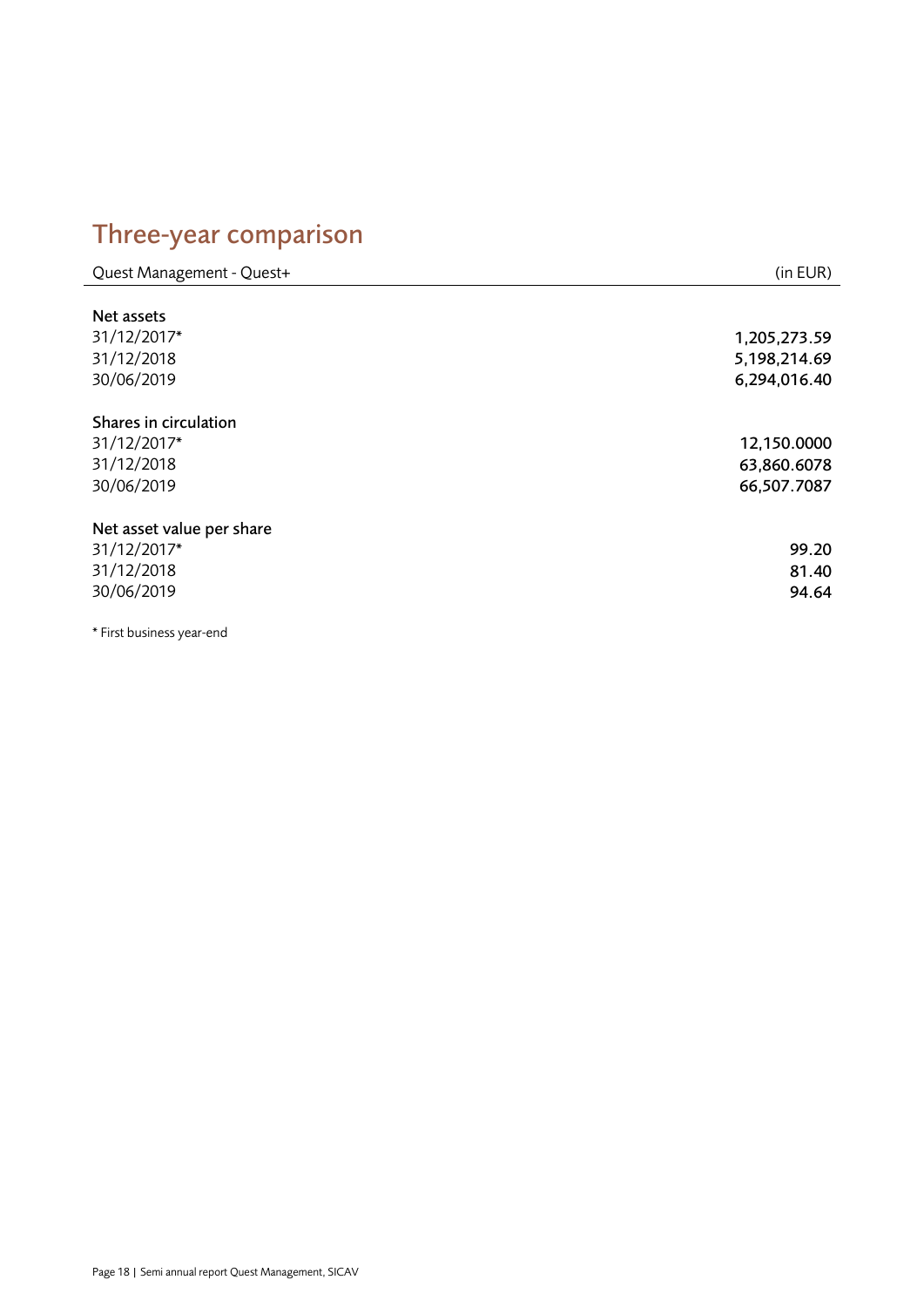# <span id="page-18-0"></span>Change in net assets

| Quest Management - Quest+       | (in EUR)     |
|---------------------------------|--------------|
| Net assets, beginning of period | 5,198,214.69 |
| Subscriptions                   | 292,232.00   |
| Redemptions                     | $-56,658.20$ |
| Net income                      | 860,227.91   |
| Net assets, end of period       | 6,294,016.40 |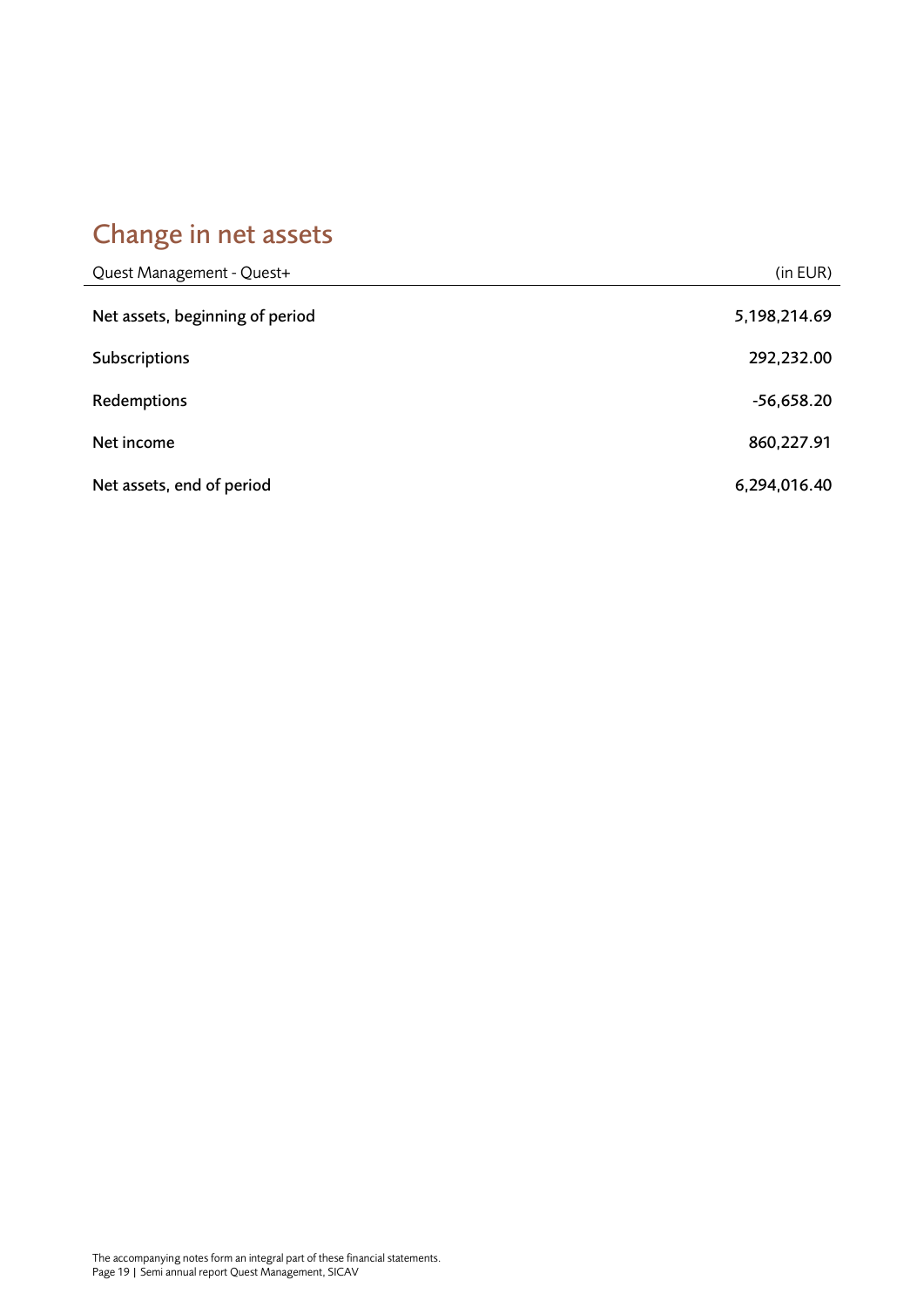### <span id="page-19-0"></span>Shares in circulation

| Quest Management - Quest+    |             |
|------------------------------|-------------|
| Balance, beginning of period | 63,860.6078 |
| <b>Issued Shares</b>         | 3,267.1009  |
| <b>Redeemed Shares</b>       | $-620.0000$ |
| Balance, end of period       | 66,507.7087 |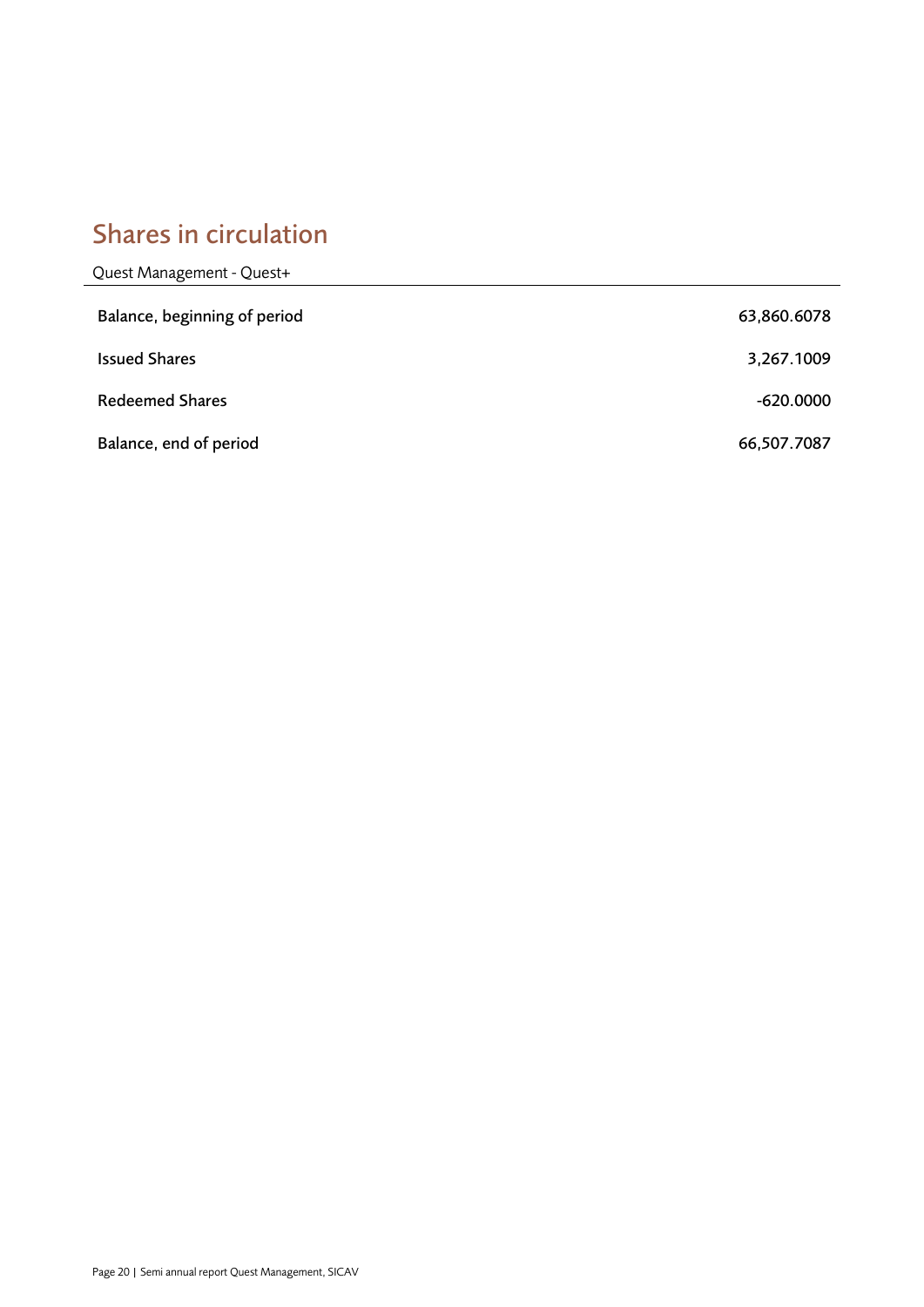# <span id="page-20-0"></span>Assets as per 30/06/2019

#### Quest Management - Quest+

|                                                                                                   |              |            |          |        |             | Value     | % of       |
|---------------------------------------------------------------------------------------------------|--------------|------------|----------|--------|-------------|-----------|------------|
| Description                                                                                       | <b>ISIN</b>  | Ccy        | Quantity | Price  | Cost in EUR | in EUR    | <b>NAV</b> |
| Transferable securities, that are listed or traded on an official stock exchange<br><b>Shares</b> |              |            |          |        |             |           |            |
| Shares in Austria                                                                                 |              |            |          |        |             |           |            |
| Andritz I                                                                                         | AT0000730007 | <b>EUR</b> | 7,500    | 33.10  | 312,496     | 248,250   | 3.94       |
| Mayr-Melnhof Kart I                                                                               | AT0000938204 | <b>EUR</b> | 2,500    | 110.60 | 307,477     | 276,500   | 4.39       |
| <b>Total Shares in Austria</b>                                                                    |              |            |          |        |             | 524,750   | 8.34       |
| Shares in Belgium                                                                                 |              |            |          |        |             |           |            |
| Akka Technologies                                                                                 | FR0004180537 | <b>EUR</b> | 4,000    | 63.30  | 229,593     | 253,200   | 4.02       |
| Aliaxis                                                                                           | BE0941243520 | <b>EUR</b> | 10,660   | 19.00  | 226,420     | 202,540   | 3.22       |
| Jensen-Group                                                                                      | BE0003858751 | <b>EUR</b> | 8,500    | 32.40  | 317,296     | 275,400   | 4.38       |
| Miko                                                                                              | BE0003731453 | <b>EUR</b> | 1,600    | 114.00 | 183,742     | 182,400   | 2.90       |
| Total Shares in Belgium                                                                           |              |            |          |        |             | 913,540   | 14.51      |
| <b>Shares in France</b>                                                                           |              |            |          |        |             |           |            |
| Delta Plus Grp                                                                                    | FR0013283108 | <b>EUR</b> | 4,500    | 41.20  | 203,110     | 185,400   | 2.95       |
| PHARMAGEST INTERACT                                                                               | FR0012882389 | <b>EUR</b> | 3,032    | 58.30  | 151,805     | 176,766   | 2.81       |
| <b>Total Shares in France</b>                                                                     |              |            |          |        |             | 362,166   | 5.75       |
| Shares in Germany                                                                                 |              |            |          |        |             |           |            |
| adidas                                                                                            | DE000A1EWWW0 | <b>EUR</b> | 900      | 271.50 | 174,268     | 244,350   | 3.88       |
| CEWE Stift I                                                                                      | DE0005403901 | <b>EUR</b> | 4,650    | 87.00  | 376,068     | 404,550   | 6.43       |
| Fresenius I                                                                                       | DE0005785604 | <b>EUR</b> | 4,800    | 47.68  | 321,887     | 228,864   | 3.64       |
| <b>NEXUS1</b>                                                                                     | DE0005220909 | <b>EUR</b> | 8,250    | 33.20  | 213,464     | 273,900   | 4.35       |
| <b>NORMA Group</b>                                                                                | DE000A1H8BV3 | <b>EUR</b> | 5,250    | 36.44  | 279,154     | 191,310   | 3.04       |
| SAP                                                                                               | DE0007164600 | <b>EUR</b> | 2,500    | 120.76 | 235,930     | 301,900   | 4.80       |
| Technotrans                                                                                       | DE000A0XYGA7 | <b>EUR</b> | 7,000    | 21.75  | 278,242     | 152,250   | 2.42       |
| <b>Total Shares in Germany</b>                                                                    |              |            |          |        |             | 1,797,124 | 28.55      |
| Shares in Ireland                                                                                 |              |            |          |        |             |           |            |
| Kerry Grp-A-                                                                                      | IE0004906560 | <b>EUR</b> | 1,750    | 105.00 | 170,345     | 183,750   | 2.92       |
| Kingspan Grp                                                                                      | IE0004927939 | <b>EUR</b> | 8,500    | 47.76  | 329,694     | 405,960   | 6.45       |
| <b>Total Produce</b>                                                                              | IE00B1HDWM43 | <b>EUR</b> | 125,000  | 1.46   | 290,515     | 182,500   | 2.90       |
| <b>Total Shares in Ireland</b>                                                                    |              |            |          |        |             | 772,210   | 12.27      |
| Shares in Italy                                                                                   |              |            |          |        |             |           |            |
| <b>B&amp;C</b> Speaker                                                                            | IT0001268561 | <b>EUR</b> | 14,959   | 12.00  | 185,117     | 179,508   | 2.85       |
| Total Shares in Italy                                                                             |              |            |          |        |             | 179,508   | 2.85       |
| Shares in Netherlands                                                                             |              |            |          |        |             |           |            |
| <b>TKH Group</b>                                                                                  | NL0000852523 | EUR        | 7,750    | 54.55  | 396,918     | 422,763   | 6.72       |
| Total Shares in Netherlands                                                                       |              |            |          |        |             | 422,763   | 6.72       |
| Shares in Norway                                                                                  |              |            |          |        |             |           |            |
| SalMar                                                                                            | NO0010310956 | <b>NOK</b> | 3,900    | 370.90 | 144,600     | 148,983   | 2.37       |
| <b>Total Shares in Norway</b>                                                                     |              |            |          |        |             | 148,983   | 2.37       |
| Shares in Sweden                                                                                  |              |            |          |        |             |           |            |
| Husqvarna-B-                                                                                      | SE0001662230 | <b>SEK</b> | 25,000   | 86.86  | 197,111     | 205,523   | 3.27       |
| Total Shares in Sweden                                                                            |              |            |          |        |             | 205,523   | 3.27       |

Details of changes in investments for the period are available, free of charges, at the Company's head office as well as all Paying Agents. The accompanying notes form an integral part of these financial statements. Page 21 | Semi annual report Quest Management, SICAV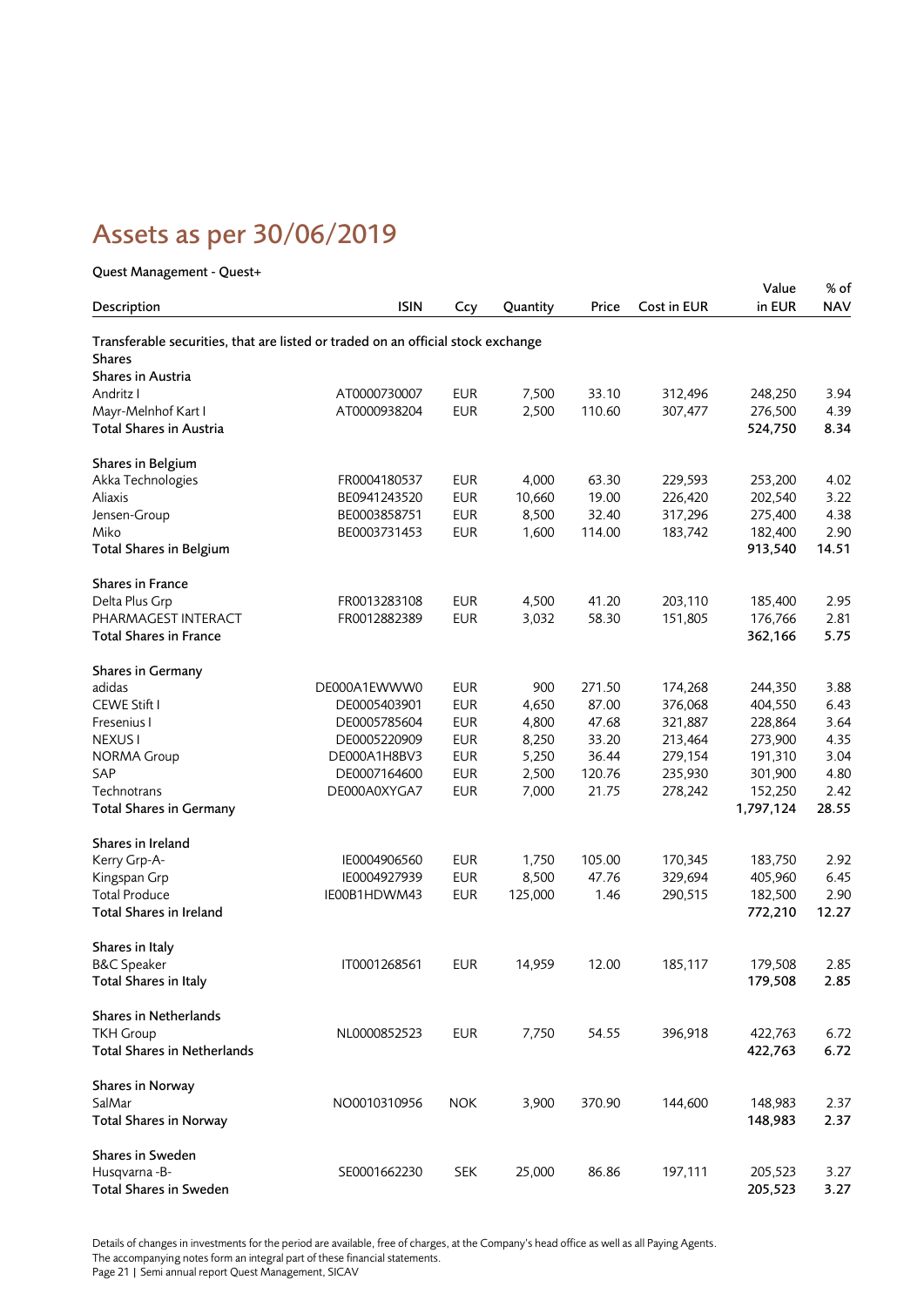|                                                                                        |              |            |          |       |             | Value     | % of       |
|----------------------------------------------------------------------------------------|--------------|------------|----------|-------|-------------|-----------|------------|
| Description                                                                            | <b>ISIN</b>  | Ccy        | Quantity | Price | Cost in EUR | in EUR    | <b>NAV</b> |
| <b>Shares in United States</b>                                                         |              |            |          |       |             |           |            |
| Hexcel                                                                                 | US4282911084 | <b>USD</b> | 6,150    | 80.88 | 339,701     | 436,798   | 6.94       |
| <b>Total Shares in United States</b>                                                   |              |            |          |       |             | 436,798   | 6.94       |
| <b>Total Shares</b>                                                                    |              |            |          |       |             | 5,763,364 | 91.57      |
| Total Transferable securities, that are listed or traded on an official stock exchange |              |            |          |       |             | 5,763,364 | 91.57      |
| <b>Total Securities</b>                                                                |              |            |          |       |             | 5,763,364 | 91.57      |
| Bank deposits                                                                          |              |            |          |       |             | 529,217   | 8.41       |
| Other assets                                                                           |              |            |          |       |             | 6,863     | 0.11       |
| Total assets                                                                           |              |            |          |       |             | 6,299,444 | 100.09     |
| Liabilities                                                                            |              |            |          |       |             | -5,427    | $-0.09$    |
| Net assets                                                                             |              |            |          |       |             | 6,294,016 | 100.00     |

## <span id="page-21-0"></span>Derivative instruments

As per 30/06/2019 no derivative instruments in portfolio.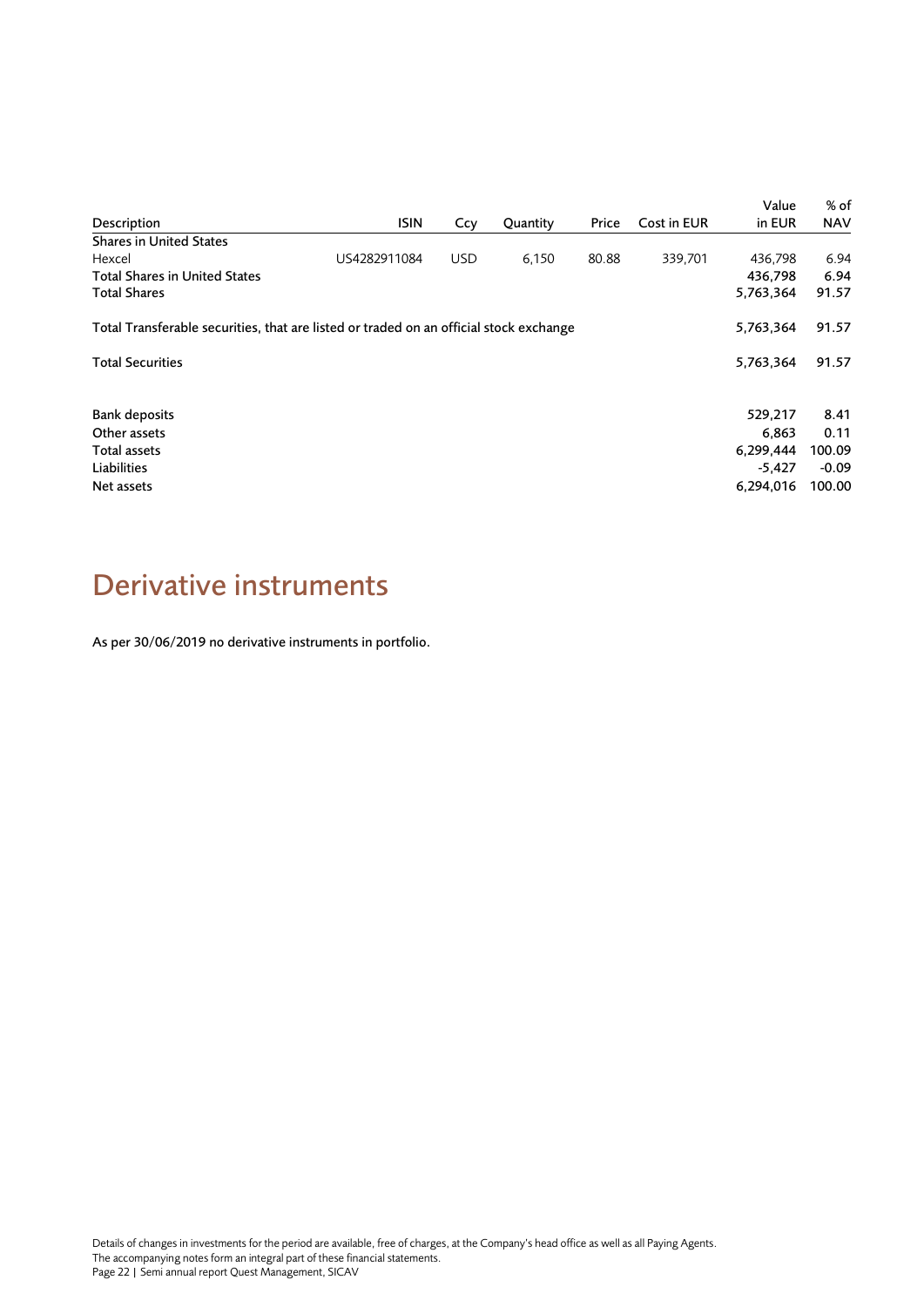### <span id="page-22-0"></span>Notes to the financial statements

#### 1. General Information

Quest Management, SICAV (the "Fund") was incorporated in the Grand Duchy of Luxembourg on June 16, 2000 as a "Société Anonyme" qualifying as a "Société d'Investissement à Capital Variable" with multiple subfunds and is governed by Part I of the amended Luxembourg law of December 17, 2010 on undertakings for collective investment (the "2010 Law"). It is established for an undetermined duration from the date of incorporation.

The Board of Directors of the Company is responsible for the management and control of the Sub-Funds, including the determination of investment policy and has appointed VP Fund Solutions (Luxembourg) SA as the Company's management company pursuant to a Management Company Services Agreement dated April 1, 2013, as it may be amended from time to time. This agreement has been replaced and superseded by the Management Company Service Agreement dated December 15, 2017.

VP Fund Solutions (Luxembourg) SA is a public limited company ("société anonyme"). It was incorporated in Luxembourg under the denomination "De Maertelaere Luxembourg S.A." on January 28, 1993. Its articles of incorporation have last been amended on 18 May 2016. It has been incorporated for an unlimited period of time. Its registered office is at 2, rue Edward Steichen, L-2540 Luxembourg in the Grand Duchy of Luxembourg. Its share capital amounted to CHF 5,000,000 as at December 31, 2018.

The Fund presently contains two sub-funds (the "Sub-Fund"):

- Quest Management - Quest Cleantech Fund (denominated in EUR) - Quest Management - Quest+ (denominated in EUR)

#### Consolidated figures

The combined financial statements of the Fund are expressed in EUR and are presented for information purposes only. They are equal to the sum of the corresponding items in the financial statements of each Sub-Fund.

The business year of the Fund begins on January 1 and ends on December 31.

These financial statements are prepared in accordance with the Luxembourg Generally Accepted Accounting Principles on a going concern basis under the supervision of the Board of Directors of the Fund.

#### 2. Summary of significant accounting policies

The Net Asset Value of each class or sub-class of shares of each Sub-Fund shall be expressed in the Sub-Fund's Base Currency as a per share figure and shall be determined on any Valuation Date, by the Management Company by dividing the value of the net assets of that Sub-Fund to be allocated to such class or sub-class of shares, being the value of the assets of that class or sub-class of shares of that Sub-Fund less its liabilities, on the Valuation Date, by the number of shares of that class or sub-class of the relevant Sub-Fund then outstanding.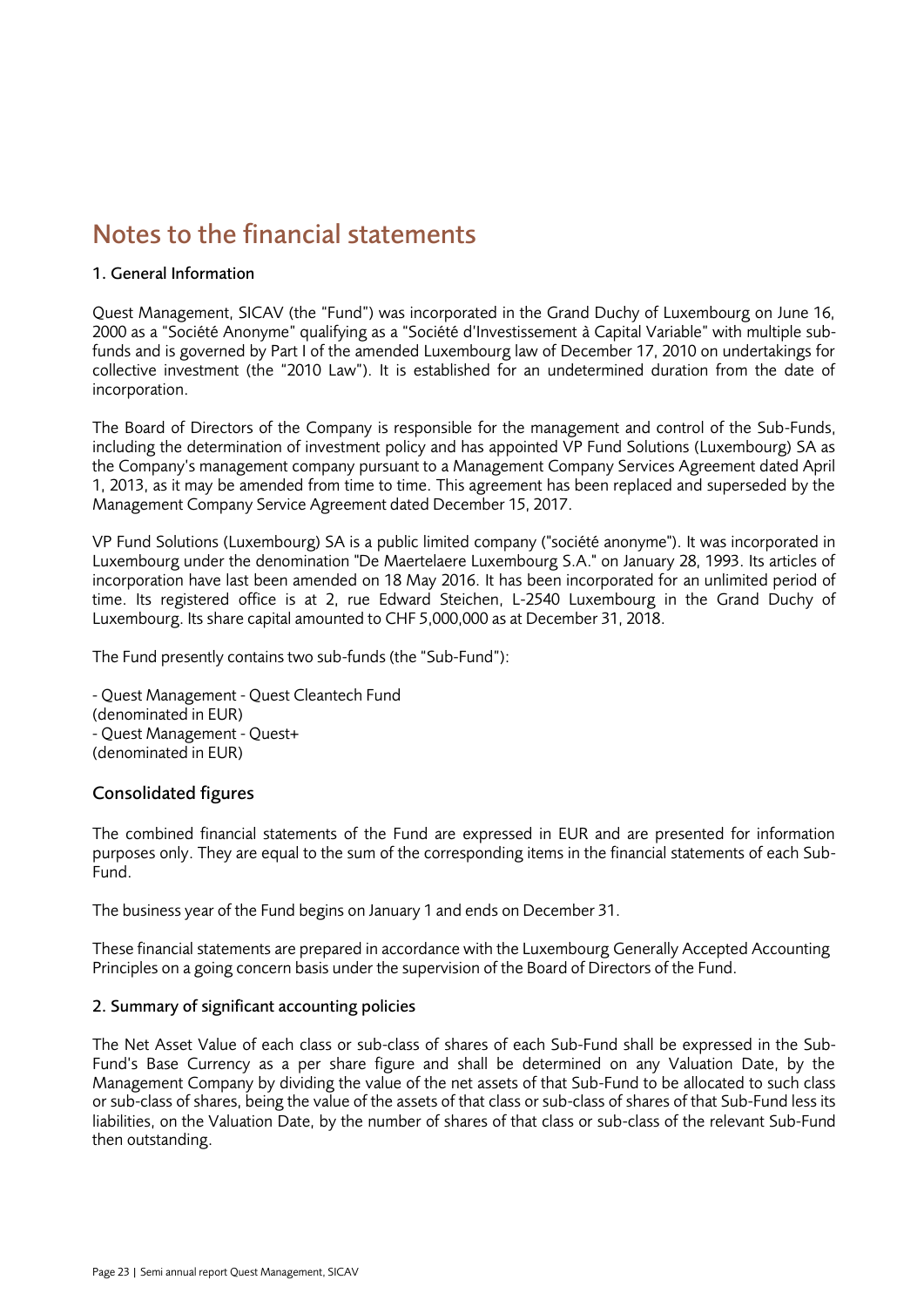The Net Asset Valuation takes place on each Luxembourg bank business day (the "Valuation Date"), i.e. on which banks are open all day in Luxembourg. 24 December in each year will not be considered as a business day.

The valuation shall be effected in the following manner:

A) The assets of the Company shall include:

- a) all cash in hand or in bank including the outstanding interest;
- b) all instruments and promissory notes due on demand and all accounts receivable,(including proceeds from the sale of securities for which the price has not yet been received);
- c) all securities, units, shares, bonds, options, subscription warrants and share rights and other investments and transferable securities which are owned by the Company;
- d) all dividends and distributions to be received by the Company in cash or in securities (the Company may, however, make adjustments based on fluctuations of the market value of the transferable securities arising from practices such as ex dividend or ex right transactions);
- e) all outstanding interest earned on securities owned by the Company unless, however, such interest is included in the principal amount of said securities;
- f) the preliminary expenses of the Company if such were not amortized, and
- g) all other assets of any kind whatsoever including any expenses paid in advance.

The value of the assets of each class or sub-class of shares of each Sub-Fund is determined as follows:

- 1) Securities or money market instruments admitted to official listing on a stock exchange or which are traded on another regulated market which operates regularly and is recognized and open to the public in Europe (including the EU countries) or North or South America, Asia, Australia, New Zealand or Africa are valued on the base of the last known price. If the same security or instrument is quoted on different markets, the quotation of the main market for this security or instrument will be used. If there is no relevant quotation or if the quotations are not representative of the fair value, the evaluation will be done in good faith by the Board of Directors or its delegate with a view to establishing the probable sales price for such securities or instruments;
- 2) Non-listed securities or money market instruments are valued on the base of their probable sales price as determined in good faith by the Board of Directors or its delegate;
- 3) Liquid assets are valued at their nominal value plus accrued interest;
- 4) Units of UCIs are valued on the basis of their last known net asset value;
- 5) Futures and options are valued by reference to the previous day's closing price on the relevant market. The market prices used are the futures exchanges settlement prices;
- 6) Swaps are valued at their fair market value on the basis of the last known closing price of the underlying asset.

For the assets which are not denominated in the currency in which a Sub-Fund is denominated, the conversion shall be done on the basis of the exchange rate for such currency ruling on the relevant bank business day in Luxembourg.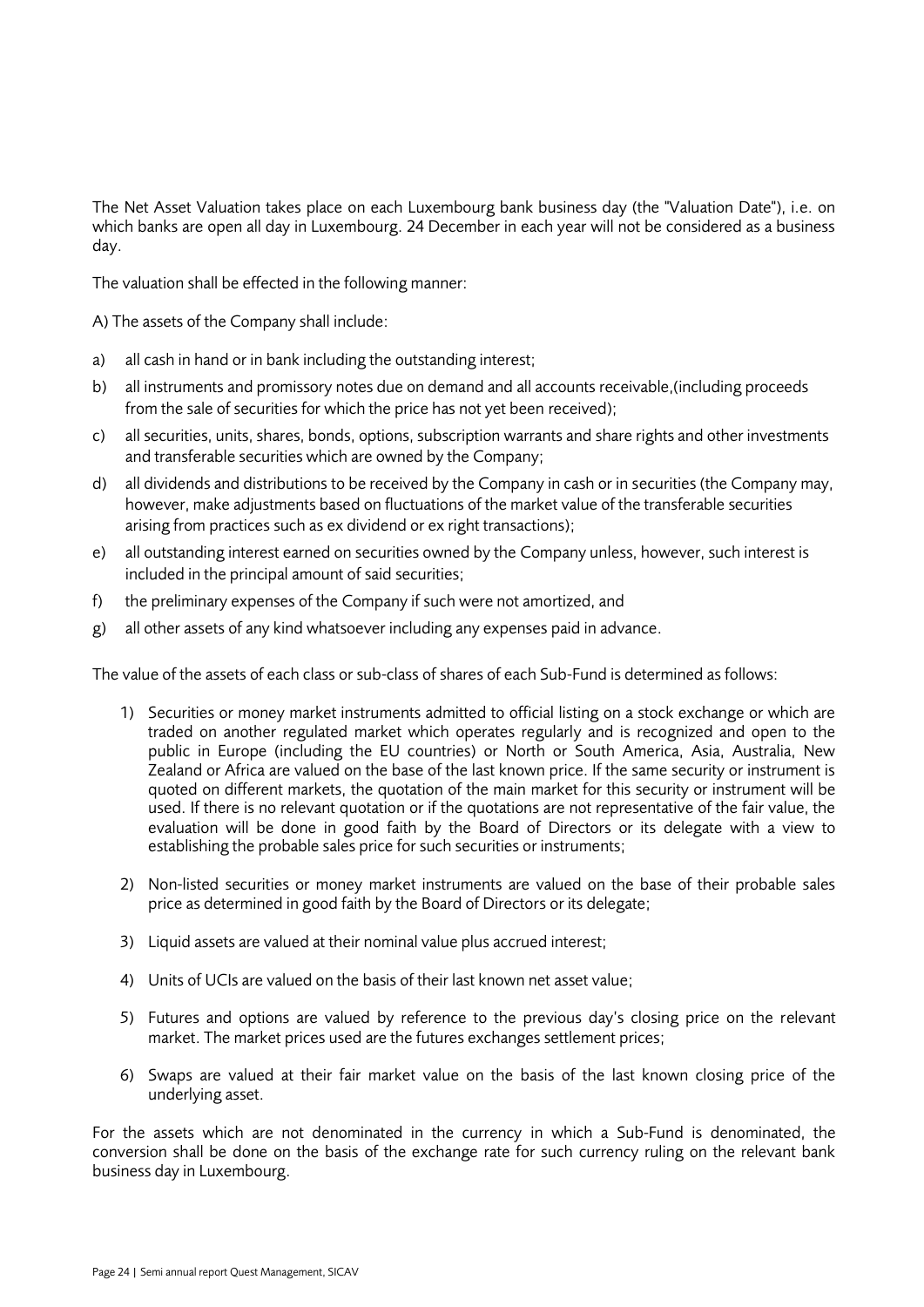In addition, appropriate provisions will be made to account for the charges and fees levied on the Sub-Funds.

In the event it is impossible or incorrect to carry out a valuation in accordance with the above rules owing to particular circumstances, the Board of Directors or its designee is entitled to use other generally recognized valuation principles, which can be examined by an the approved statutory auditor of the Company, in order to reach a proper valuation of each Sub-Fund's total assets.

B) The liabilities of the Company shall be deemed to include:

- a) all loans, due bills and accounts payable;
- b) all administrative expenses, whether fallen due or an outstanding balance (including the remuneration of the Management Company, investment managers, depositaries and other representatives and agents of the Company);
- c) all known commitments, whether or not due, including all contractual commitments fallen due where such commitments involve a payment either in cash or in goods, including the amount of dividends declared but not paid by the Company if the Valuation Date coincides with the date at which the persons who are or will be entitled to such dividends are determined;
- d) an adequate reserve for any tax on the Net Asset Value, accrued up to the Valuation Date and fixed by the Board of Directors and any other reserves authorized or approved by the Board of Directors;
- e) all other commitments of the Company of any kind whatsoever other than commitments represented by the shares of the Company. For the purpose of estimating the amount of such commitments the Company shall take into account all of its payable expenses, such as described under the Chapter "Expenses" herein. For the purpose of estimating the amount of such liabilities, the Company may factor in any regular or recurrent administrative and other expenses on the basis of an estimate for the year or any other period by dividing the amount in proportion to the fractions of such period.

C) The Board of Directors shall establish a portfolio of assets for each Sub-Fund, and for one or more classes of shares if such classes were issued in accordance with Article 5 of the Articles, in the manner prescribed hereafter.

If one or more sub-classes of shares are created within the classes of shares, in accordance with the terms set forth in Article 5 of the Articles, the rules of allotment determined hereafter shall apply mutatis mutandis to each sub class of shares.

- a) the proceeds from the issue of the Shares of each Sub-Fund shall be attributed, in the books of the Company, to the portfolio of assets established for such Sub-Fund, it being understood that if a portfolio of assets is established for one or more classes of shares as indicated above, the following rules shall apply mutatis mutandis to such classes of shares, and the assets, liabilities, income and expenses relating to such Sub-Fund or such classes of shares shall be attributed to this portfolio of assets in accordance with the provisions of this Chapter;
- b) if an asset derives from another asset, such derived asset shall be attributed, in the books of the Company, to the same portfolio to which the asset generating it belongs and at each revaluation of an asset, the increase or reduction in value shall be attributed to the portfolio to which such asset belongs;
- c) when the Company pays any liability which relates to an asset of a given portfolio or relates to an operation carried out in connection with an asset of a given portfolio, this liability shall be attributed to the portfolio in question;
- d) if an asset or liability of the Company may not be attributed to a given portfolio, such asset or liability shall be attributed to all the portfolios in proportion to the net values of the various Sub-funds;

it being understood that:

1) all unsubstantial amounts may be apportioned between all the portfolios and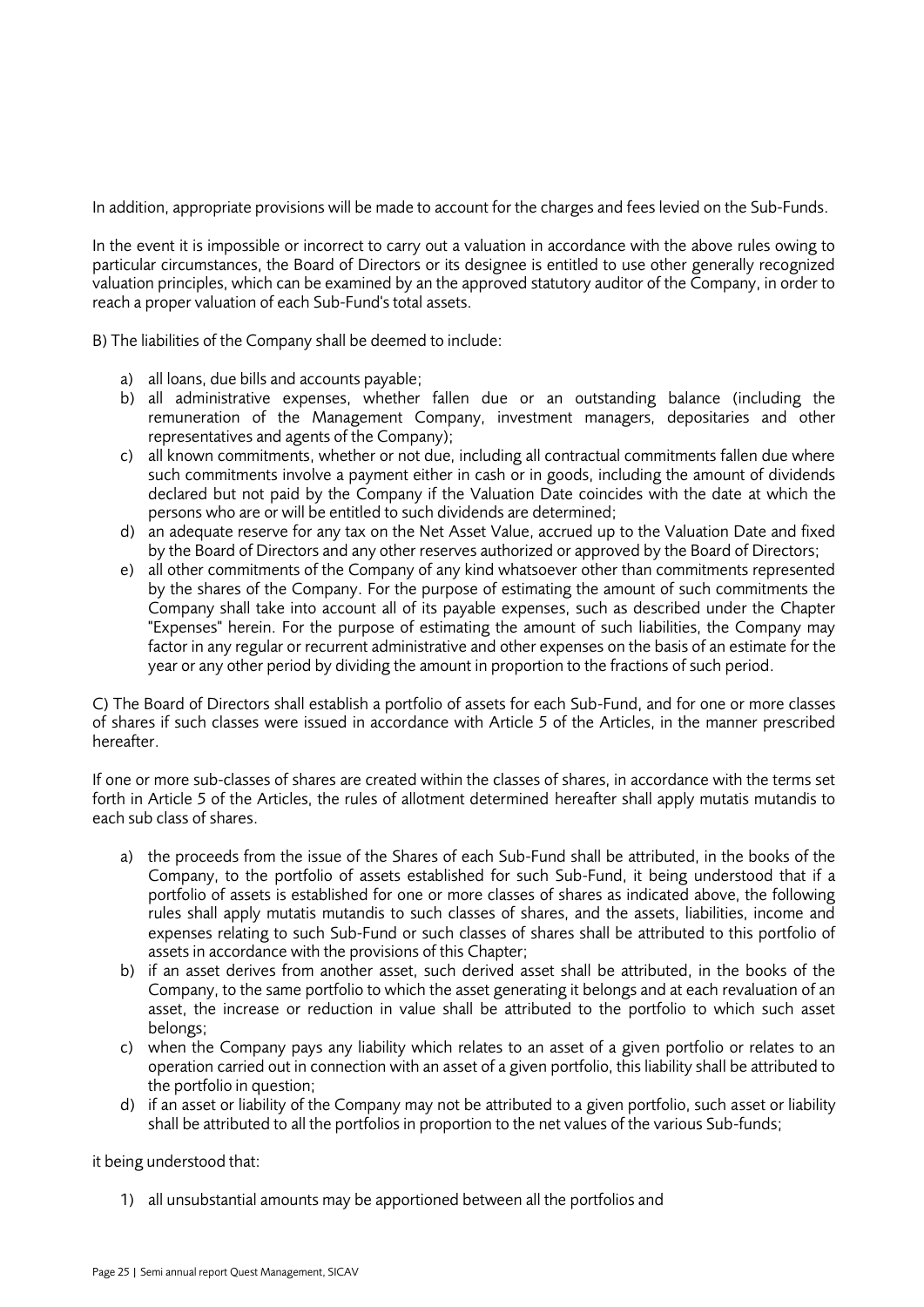2) the Board of Directors may allocate expenses, after having consulted the Company's approved statutory auditor, in an equitable and reasonable manner while taking into account all the circumstances; and

the Board of Directors may reattribute an asset or liability previously attributed if they deem that such is required by the circumstances; and

the Board of Directors may attribute an asset from one portfolio to another in the Company's books if (including the situation where a creditor takes action against specific assets of the Company) a liability has not been attributed in accordance with the methods determined by the Board of Directors under the terms of this Chapter.

#### 3. Investment management fee

The Fund pays to the Investment Manager a fixed management fee, payable monthly in arrears and determined in the Investment Management Agreement dated December 15, 2017, as follows:

Quest Management - Quest Cleantech Fund:

- Class A Shares none (Performance fee only);
- Class B Shares 1.25 % p.a. of the respective Sub-Fund's class of share's average net asset value during the relevant month;
- Class C Shares 0.75 % p.a. of the respective Sub-Fund's class of share's average net asset value during the relevant month;
- Class R Shares 1.25 % p.a. of the respective Sub-Fund's class of share's average net asset value during the relevant month;
- Class I Shares 0.75 % p.a. of the respective Sub-Fund's class of share's average net asset value during the relevant month.

Quest Management – Quest+:

• Class C Shares 0.75 % p.a. of the respective Sub-Fund's class of share's average net asset value during the relevant month.

#### 4. Depositary Bank and Management Company fees

The Fund will pay a Depositary Bank Fee to VP Bank (Luxembourg) SA for the depositary and paying agent functions, depositary, supervision services, follow-up on corporate actions and reimbursement on bonds, dividend and interest credit, in accordance with the following scale of fees, calculated as a percentage per year of the total net assets of the Fund (any taxes and external costs being excluded):

|  | up to EUR 100,000,000 |            | $0.09\,\%^*$ |
|--|-----------------------|------------|--------------|
|  | -.                    | ---------- |              |

from EUR 100,000,000 to 200,000,000 0.05 %\* above EUR 200,000,000 0.04 %\*

\*rate applied to the part of the total net assets of the Fund falling within that range, subject to a minimum fee of EUR 1,000.00 per month (equal to EUR 12,000.00 p.a.).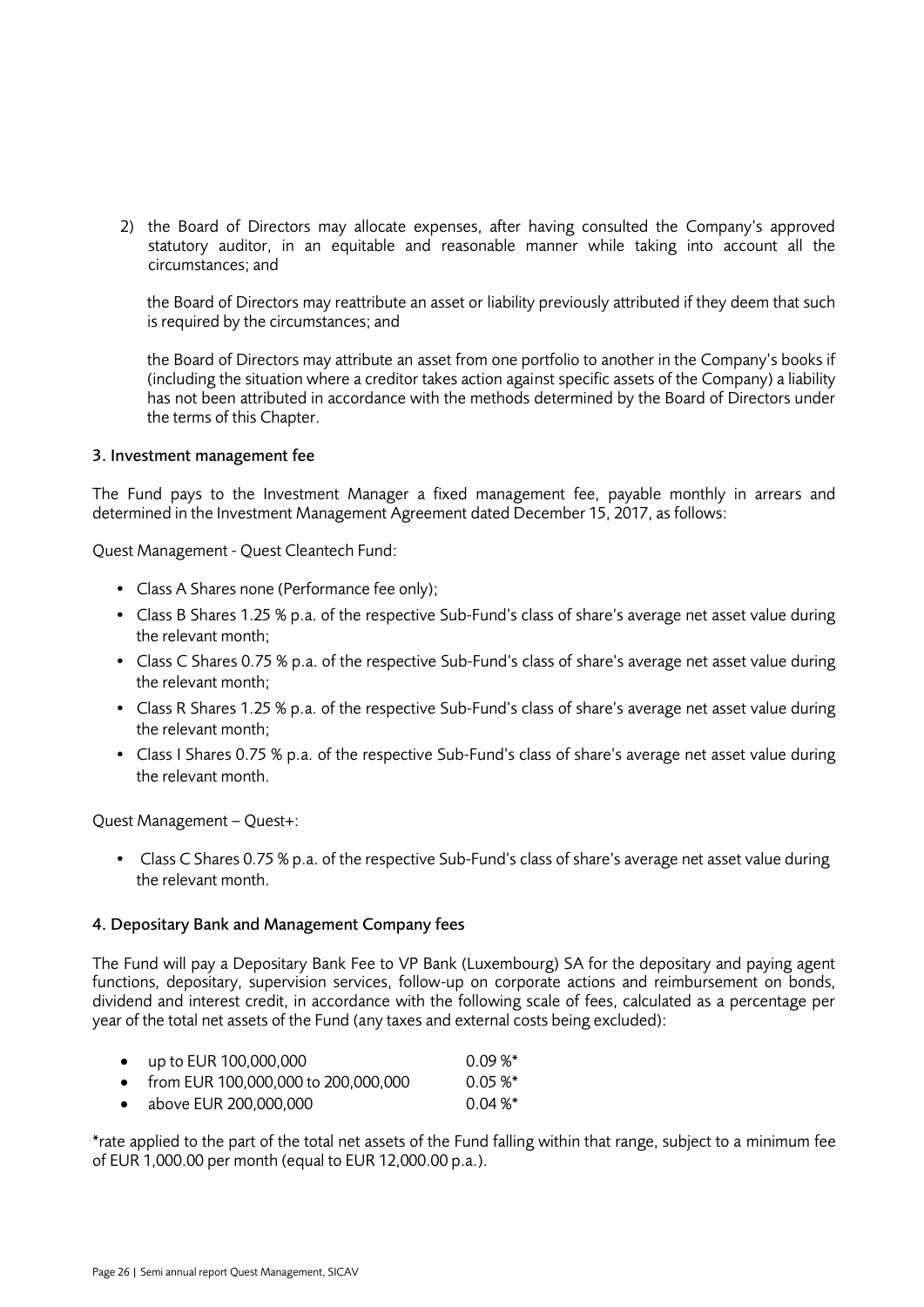#### All-in-Fee

Quest Management SICAV will pay a Management Company Fee to VP Fund Solutions (Luxembourg) SA, that includes Management Company Fees, Central Administration Fee and Transfer and Registrar Agent Fee, in accordance with the following scale of fees, calculated as a percentage per year of the total net assets of the Fund (any taxes being excluded):

| • up to EUR 100,000,000               | $0.17\%$ * |
|---------------------------------------|------------|
| • from EUR 100,000,000 to 200,000,000 | $0.10 \%$  |
| $\bullet$ above FUR 200,000,000       | $0.08 \%$  |

\*rate applied to the part of the total net assets of the Fund falling within that range, subject to a minimum fee of EUR 2,000 per month (equal to EUR 24,000 p.a.). These costs are including the preparation of the KIIDs but excluding the KIID related translation costs, if needed.

The fee is calculated on the daily average Net Asset Value of each month and is debited at the end of each month for the past month.

Furthermore, the Management Company is entitled to receive, for the service rendered as transfer and registrar agent of the Fund, the following fees:

- EUR 1,500 p.a. per new active share class, and
- EUR 75 p.a. for any new investor account, above 100 investors' accounts, the first 100 accounts being free of charge.

#### Performance fee

In consideration for its services, the Investment Manager is entitled to receive from the Fund, when appropriate, a performance fee payable quarterly in arrears. The performance fee is accrued daily in the calculation of the net asset value per share, according to the performance fee structure set forth below.

For the Quest Management – Quest Cleantech Fund (A), the Fund pays the Investment Manager a performance fee consisting of:

- 20 % of the net realized and unrealized appreciation, if any, in the net asset value of the Sub-Fund's shares which is in excess of the benchmark short interest rate, since beginning of current quarter, applied to the fully existing shares since the beginning of the quarter;

- 20 % of the net realized and unrealized appreciation, if any, in the net asset value of the Sub-Fund's newly subscribed shares during the quarter which is in excess of the benchmark short interest rate since related subscription dates;

- the realized performance fee related to redemptions accrued before a quarter end will remain in the Sub-Fund.

The short interest rate is defined as EURIBOR 3 months (EUR003M).

For the Class A Shares of the Sub-Fund, the Fund does not pay the Investment Manager a quarterly fee unless the Fund's return is higher than the benchmark interest rate for that particular quarter. A quarterly performance fee is only calculated when the performance of the net asset value per share calculated on the basis of a rolling year is positive. Furthermore, the quarterly performance fee calculated per share may not exceed the performance of the net asset value per share calculated on the basis of a rolling year.

The performance fee is charged to the Fund on a quarterly basis and paid out of the assets of the Company.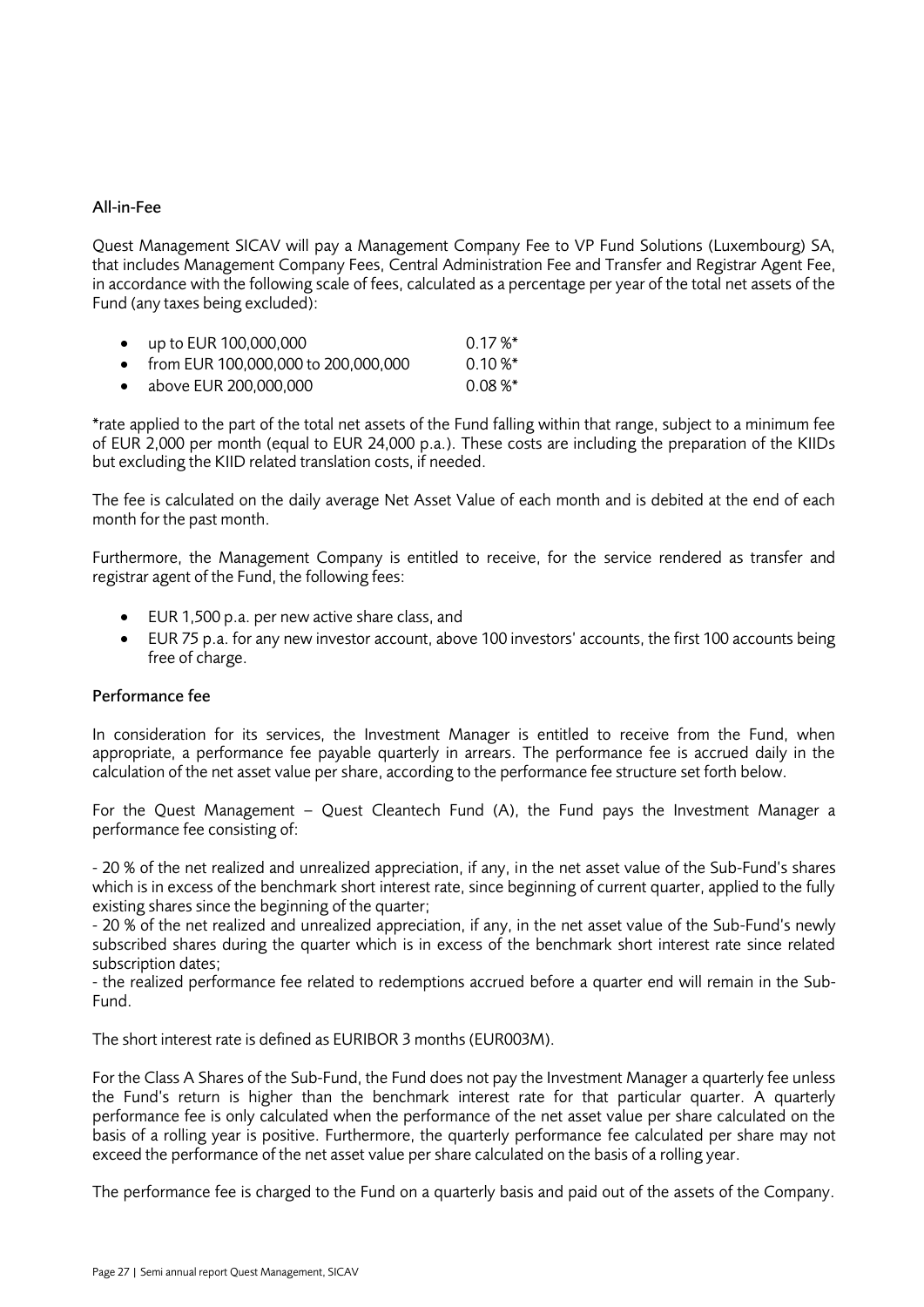The transfer will be executed by the Management Company.

In the case of the Class A Shares of the Sub-Fund, the Investment Manager may choose to waive all of its fee or any portion thereof at its absolute discretion for an indefinite period, in order to reduce the impact such fee may have on the performance of the Sub-Fund in instances where the Sub-Fund's net assets are of insufficient size.

In the case of all other share classes of the Sub-Fund Quest Management - Quest Cleantech Fund and the Sub-Fund Quest Management – Quest+, there shall be no performance fee.

#### 5. Taxes

The Company is not subject to taxation in Luxembourg on its income, profits or gains. The Company is not subject to net wealth tax in Luxembourg. No stamp duty, capital duty or other tax will be payable in Luxembourg upon the issue of Shares.

The Sub-Funds are however subject, in principle, to a subscription tax (taxe d'abonnement) levied at the rate of 0.05 % per annum based on their net asset value at the end of the relevant quarter, calculated and paid quarterly.

A reduced subscription tax rate of 0.01 % per annum is however applicable to any Sub-Fund whose exclusive object is the collective investment in money market instruments, the placing of deposits with credit institutions, or both. A reduced subscription tax rate of 0.01 % per annum is also applicable to any Sub-Fund or Share Class provided that their shares are only held by one or more institutional investors within the meaning of article 174 of the Law (an "Institutional Investor").

#### Withholding tax

Interest and dividend income received by the Company may be subject to non-recoverable withholding tax in the source countries. The Company may further be subject to tax on the realised or unrealised capital appreciation of its assets in the countries of origin. The Company may benefit from double tax treaties entered into by Luxembourg, which may provide for exemption from withholding tax or reduction of withholding tax rate.

Distributions made by the Company as well as liquidation proceeds and capital gains derived there from are not subject to withholding tax in Luxembourg.

#### 6. Liabilities

The item "Liabilities" includes unpaid expenses during the current financial period. This includes inter alia the "Taxe d'abonnement", the Investment management fees, the All-in-fee, the Depositary bank fees, the Audit fees and the Publication fees.

#### 7. Foreign Exchange rates

#### Currency spot rates used as at 30/06/2019:

EUR 1.— is equal to CHF 1.110300 EUR 1.— is equal to GBP 0.894754 EUR 1.— is equal to NOK 9.709239 EUR 1.— is equal to SEK 10.565733 EUR 1.— is equal to USD 1.138769